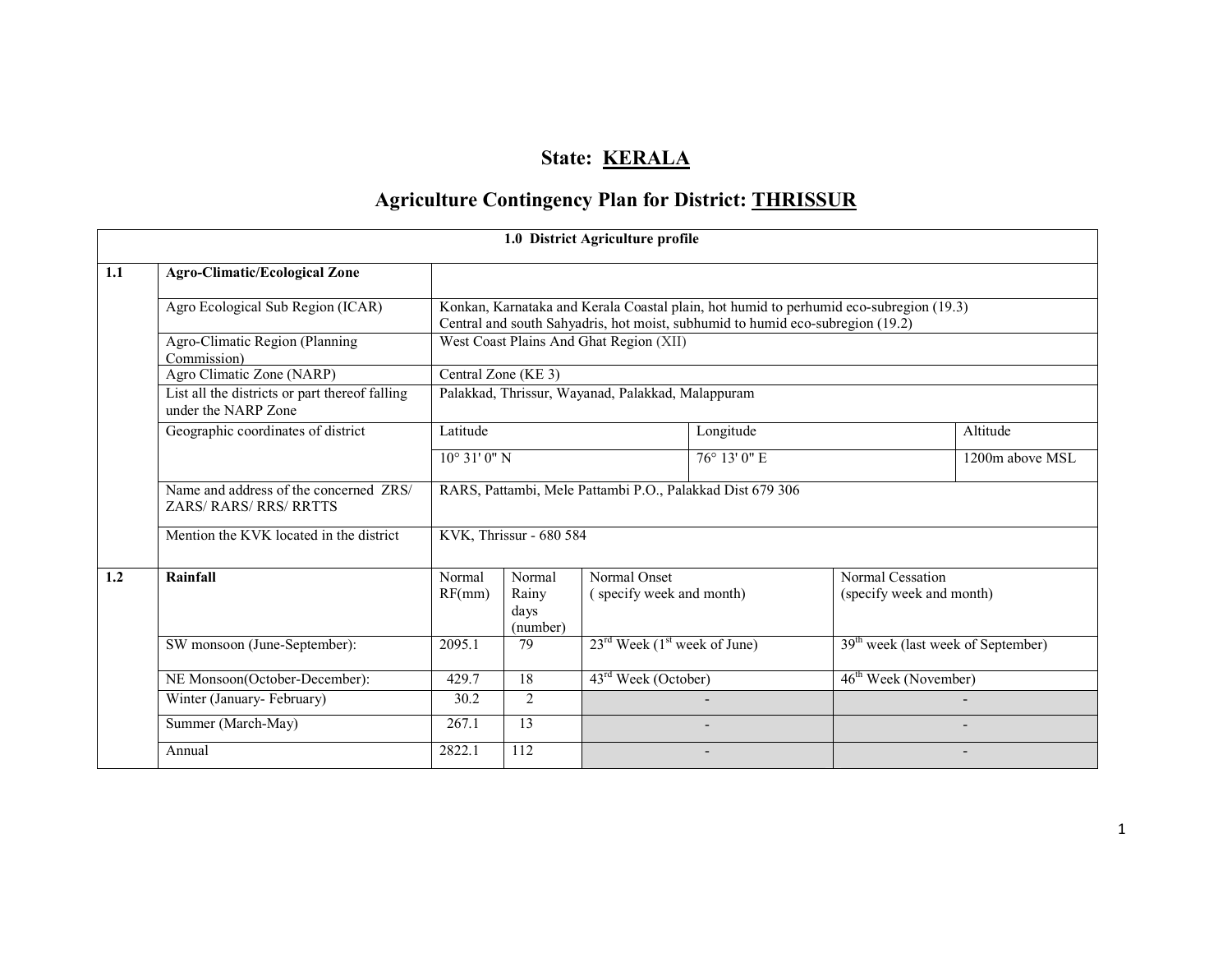| ن. 1 | Land use<br>pattern of the<br>district (latest<br>statistics)2008-09 | Geographical<br>area | Forest area | Land under<br>non-<br>agricultural use | Permanent<br>pastures | Cultivable<br>wasteland | Land under<br>Misc. tree<br>crops and<br>groves | Barren and<br>uncultivable<br>land | Current<br>fallows | Other<br>fallows |
|------|----------------------------------------------------------------------|----------------------|-------------|----------------------------------------|-----------------------|-------------------------|-------------------------------------------------|------------------------------------|--------------------|------------------|
|      | Area $(000'$ ha)                                                     | 302.9                | 103.8       | 44.3                                   | 0.03                  | 8.5                     | 0.4                                             | 0.3                                | 10.7               | 5.5              |

| 1, 4 | Major Soils (common names like shallow red soils etc.,) | Area $(000'$ ha) | Percent (%) of total |
|------|---------------------------------------------------------|------------------|----------------------|
|      |                                                         |                  |                      |
|      | Laterite soils                                          | 76.4             | 26                   |
|      | Sandy soils                                             | 9.8              |                      |
|      | Sandy loamy soils                                       | 72.8             | 24                   |
|      | Clayey soils                                            | 42.7             | 14                   |
|      | Gneissic                                                | 97.5             | 33                   |
|      | Others (specify):                                       | -                |                      |
|      |                                                         |                  |                      |
| 1.5  | <b>Agricultural land use</b>                            | Area $(000'$ ha) | Cropping intensity % |
|      | Net sown area                                           | 129.3            | 134%                 |
|      | Area sown more than once                                | 44.0             |                      |
|      | Gross cropped area                                      | 173.3            |                      |

| 1.6 | Irrigation                   | Area ('000 ha) |                |                               |  |  |  |  |
|-----|------------------------------|----------------|----------------|-------------------------------|--|--|--|--|
|     | Net irrigated area           | 68.5           |                |                               |  |  |  |  |
|     | Gross irrigated area         | 77.3           |                |                               |  |  |  |  |
|     | Rainfed area                 | 60.8           |                |                               |  |  |  |  |
|     | <b>Sources of Irrigation</b> | <b>Number</b>  | Area ('000 ha) | Percentage of total irrigated |  |  |  |  |
|     |                              |                |                | area                          |  |  |  |  |
|     | Canals                       |                | 16.2           | 23.6                          |  |  |  |  |
|     | Tanks                        |                | 5.5            | 8.0                           |  |  |  |  |
|     | Open wells                   |                | 35.2           | 51.4                          |  |  |  |  |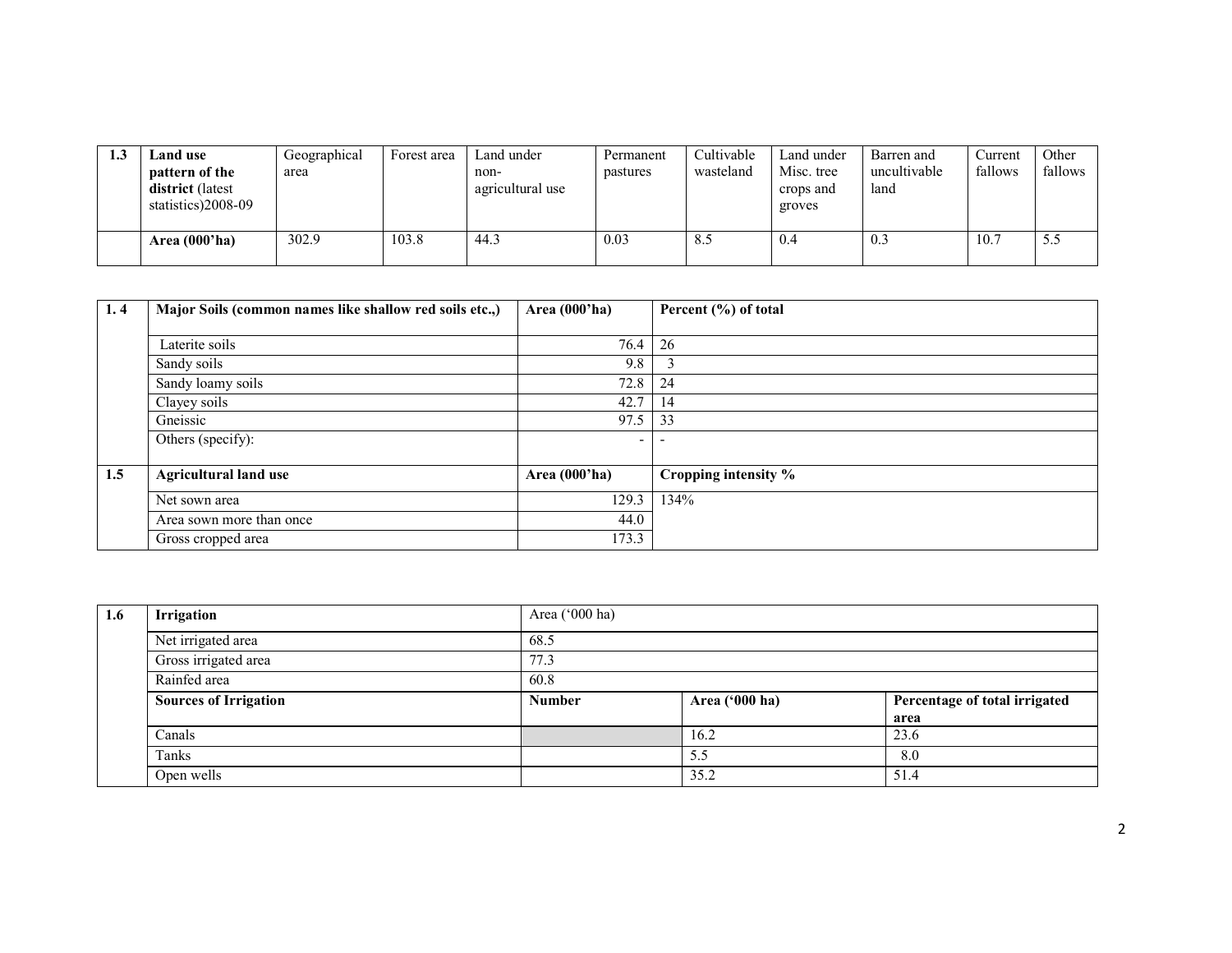| Bore wells                                                                                            |                          | 0.7                      | 1.1  |
|-------------------------------------------------------------------------------------------------------|--------------------------|--------------------------|------|
| Lift irrigation                                                                                       | $\overline{\phantom{0}}$ | 1.0                      | 1.5  |
| Micro-irrigation                                                                                      |                          | $\overline{\phantom{a}}$ |      |
| Other sources                                                                                         | $\overline{\phantom{a}}$ | 9.8                      | 14.4 |
| Total Irrigated Area                                                                                  |                          | 68.5                     |      |
| Pump sets                                                                                             |                          |                          |      |
| No. of Tractors                                                                                       |                          |                          |      |
| Groundwater availability and use*<br>(Data source: State/Central Ground water Department<br>/Board)   | No. of blocks/Tehsils    | $(\% )$ area             |      |
| Over exploited                                                                                        |                          | 5.9                      |      |
| Critical                                                                                              | $\overline{0}$           | $\theta$                 |      |
| Semi-critical                                                                                         | 4                        | 23.5                     |      |
| Safe                                                                                                  | 12                       | 70.6                     |      |
| Wastewater availability and use                                                                       |                          | $\overline{\phantom{a}}$ |      |
| Ground water quality                                                                                  | Satisfactory             |                          |      |
| *over-exploited: groundwater utilization > 100%; critical: 90-100%; semi-critical: 70-90%; safe: <70% |                          |                          |      |

# 1.7 Area under major field crops & horticulture etc. (2008-09)

| 1.7 | <b>Major Field Crops cultivated</b> |                          | Area ('000ha)            |                          |                    |                          |              |  |  |
|-----|-------------------------------------|--------------------------|--------------------------|--------------------------|--------------------|--------------------------|--------------|--|--|
|     |                                     |                          | <b>Kharif</b>            |                          | Rabi               | <b>Summer</b>            | <b>Total</b> |  |  |
|     |                                     | <b>Irrigated</b>         | Rainfed                  | <b>Irrigated</b>         | Rainfed            |                          |              |  |  |
|     | Paddy                               | 0.2                      | 4.6                      | 14.2                     | 0.1                | 8.8                      | 27.9         |  |  |
|     | Tapioca                             | $\overline{\phantom{0}}$ | 0.3                      | $\overline{\phantom{0}}$ | 0.3                | 0.5                      | 1.1          |  |  |
|     | Other tuber crops                   | $\overline{\phantom{0}}$ | $\overline{\phantom{0}}$ | $\overline{\phantom{a}}$ | $\blacksquare$     | $\overline{\phantom{0}}$ | 0.8          |  |  |
|     |                                     |                          |                          |                          |                    |                          |              |  |  |
|     | Horticulture crops - Fruits         |                          |                          |                          | Total area('000ha) |                          |              |  |  |
|     | Mango<br>6.1                        |                          |                          |                          |                    |                          |              |  |  |
|     | Plantain                            | 4.3                      |                          |                          |                    |                          |              |  |  |
|     | Jack                                |                          |                          |                          | 4.7                |                          |              |  |  |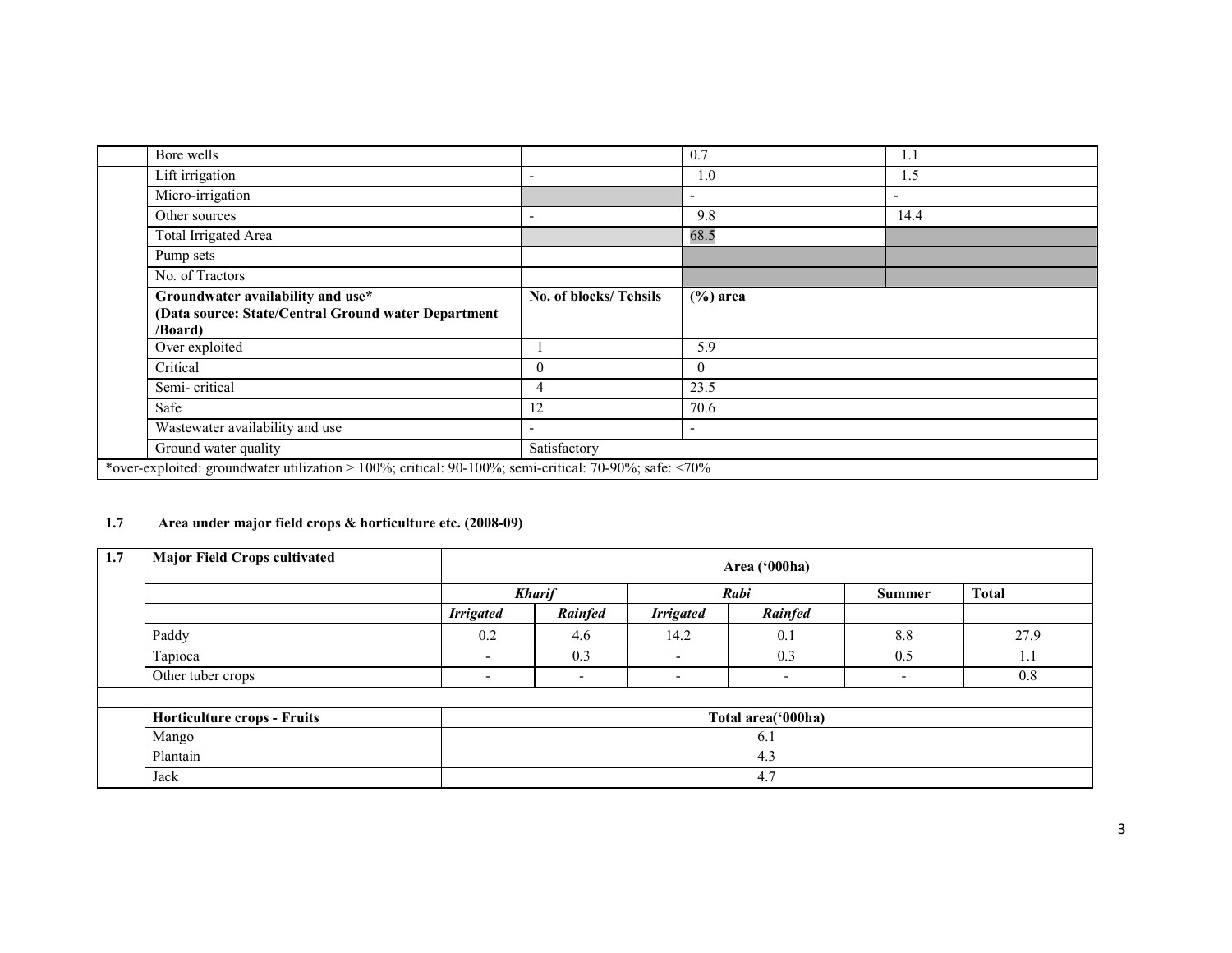| Nendran banana                      | 2.8                |
|-------------------------------------|--------------------|
| Cashewnut                           | 2.4                |
| Papaya                              | $\overline{1.9}$   |
| Pineapple                           | 0.1                |
| Horticultural crops - Vegetables    | Total area('000ha) |
| Drumstick                           | 1.5                |
| Amaranth                            | $\overline{0.1}$   |
| Bitter giurd                        | $\overline{0.1}$   |
| Snake gourd                         | $\overline{0.1}$   |
| Bhindi                              | $\overline{0.1}$   |
| <b>Brinjal</b>                      | 0.05               |
| Chillies                            | 0.2                |
| Little gourd                        | 0.1                |
| Ash gourd                           | 0.05               |
| Pumpkin                             | 0.05               |
| Cucumber                            | $\overline{0.1}$   |
| Others vegetables                   | 0.5                |
| Total vegetables                    | 2.9                |
| <b>Medicinal and Aromatic crops</b> | Total area('000ha) |
| Medicinal plants                    | 0.2                |
| <b>Spices</b>                       | Total area('000ha) |
| Pepper                              | 4.8                |
| Nutmeg                              | 4.2                |
| Ginger                              | $\overline{0.1}$   |
| Turmeric                            | 0.1                |
| <b>Plantation crops</b>             | <b>Total area</b>  |
| Coconut                             | 76.7               |
| Arecanut                            | 7.2                |
| Rubber                              | 14.7               |
| <b>Fodder crops</b>                 | <b>Total area</b>  |
| Cultivated grass fodders            | $\overline{0.1}$   |
| Total fodder crop area              | 0.1                |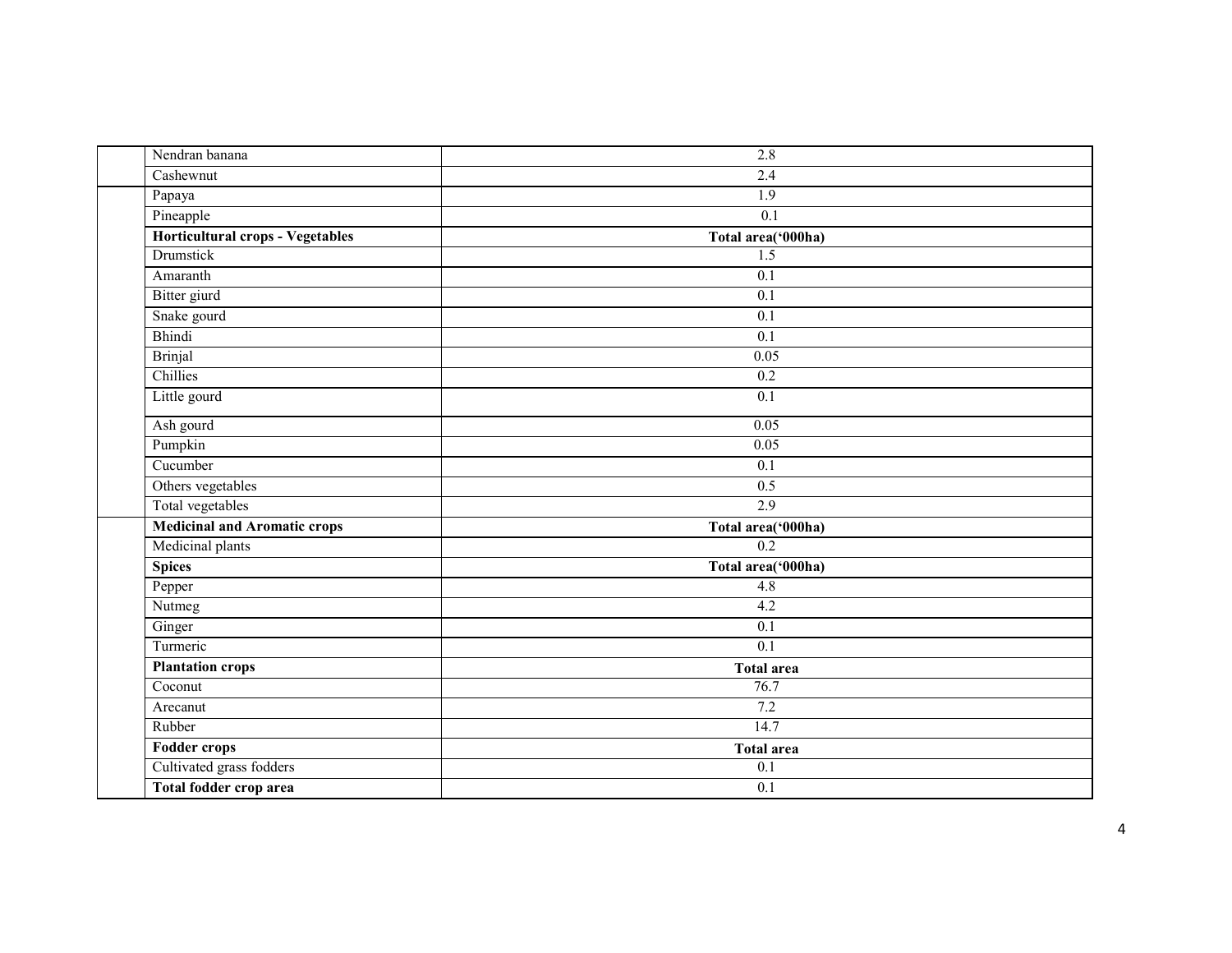| $\sim$<br><b>Grazing land</b> | 0.02 |
|-------------------------------|------|
| Sericulture<br>лŧ,<br>UU      |      |
| ∩+<br>⊃ther∪<br>$I$ handle    |      |

| 1.8 | Livestock                                      | Male                     | Female                   | <b>Total</b> |
|-----|------------------------------------------------|--------------------------|--------------------------|--------------|
|     |                                                |                          |                          | (No)         |
|     | Non descriptive Cattle (local low yielding)    | ۰                        | $\overline{\phantom{a}}$ | 17,359       |
|     | Crossbred cattle                               | ۰                        | $\overline{\phantom{a}}$ | 1,30,555     |
|     | Non descriptive Buffaloes (local low yielding) | ۰                        | $\overline{\phantom{a}}$ | 10,408       |
|     | <b>Graded Buffaloes</b>                        | ۰                        | ٠                        |              |
|     | Goat                                           | ۰                        | $\overline{\phantom{a}}$ | 99,779       |
|     | Sheep                                          | $\overline{\phantom{0}}$ | $\overline{\phantom{a}}$ |              |
|     | Pig (crossbred)                                | ۰                        | $\overline{\phantom{a}}$ | 7,271        |
|     | Pig (indigenous)                               | -                        | $\overline{\phantom{a}}$ | 8,488        |
|     | Rabbits                                        |                          | -                        | 8443         |
| 1.9 | Poultry                                        |                          | -                        |              |
|     | Hens(desi)                                     |                          | $\overline{\phantom{a}}$ | 8,18,527     |
|     | Hens(improved)                                 |                          | $\overline{a}$           | 3,69,756     |
|     | Ducks                                          | -                        | ٠                        | 49,404       |
|     | Turkey and others                              | ۰                        | $\overline{\phantom{a}}$ | 1,169        |
|     | Quail, broiler                                 | $\overline{\phantom{0}}$ | $\blacksquare$           | 8,62,674     |
|     | Commercial dairy farms (Number)                |                          |                          |              |

| 1.10 | <b>Fisheries</b> (Data source: Chief Planning Officer) |                  |            |              |              |               |                |
|------|--------------------------------------------------------|------------------|------------|--------------|--------------|---------------|----------------|
|      | A. Capture                                             |                  |            |              |              |               |                |
|      | i) Marine (Data Source: Fisheries Department)          | No. of fishermen |            | <b>Boats</b> |              | <b>Nets</b>   | <b>Storage</b> |
|      |                                                        |                  |            |              |              |               | facilities     |
|      |                                                        |                  | Mechanized | Non-         | Mechanized   | Non-          | (Ice           |
|      |                                                        |                  |            | mechanized   | (Trawl nets, | mechanized    | plants         |
|      |                                                        |                  |            |              | Gill nets)   | (Shore)       | etc.)          |
|      |                                                        |                  |            |              |              | Seines, Stake |                |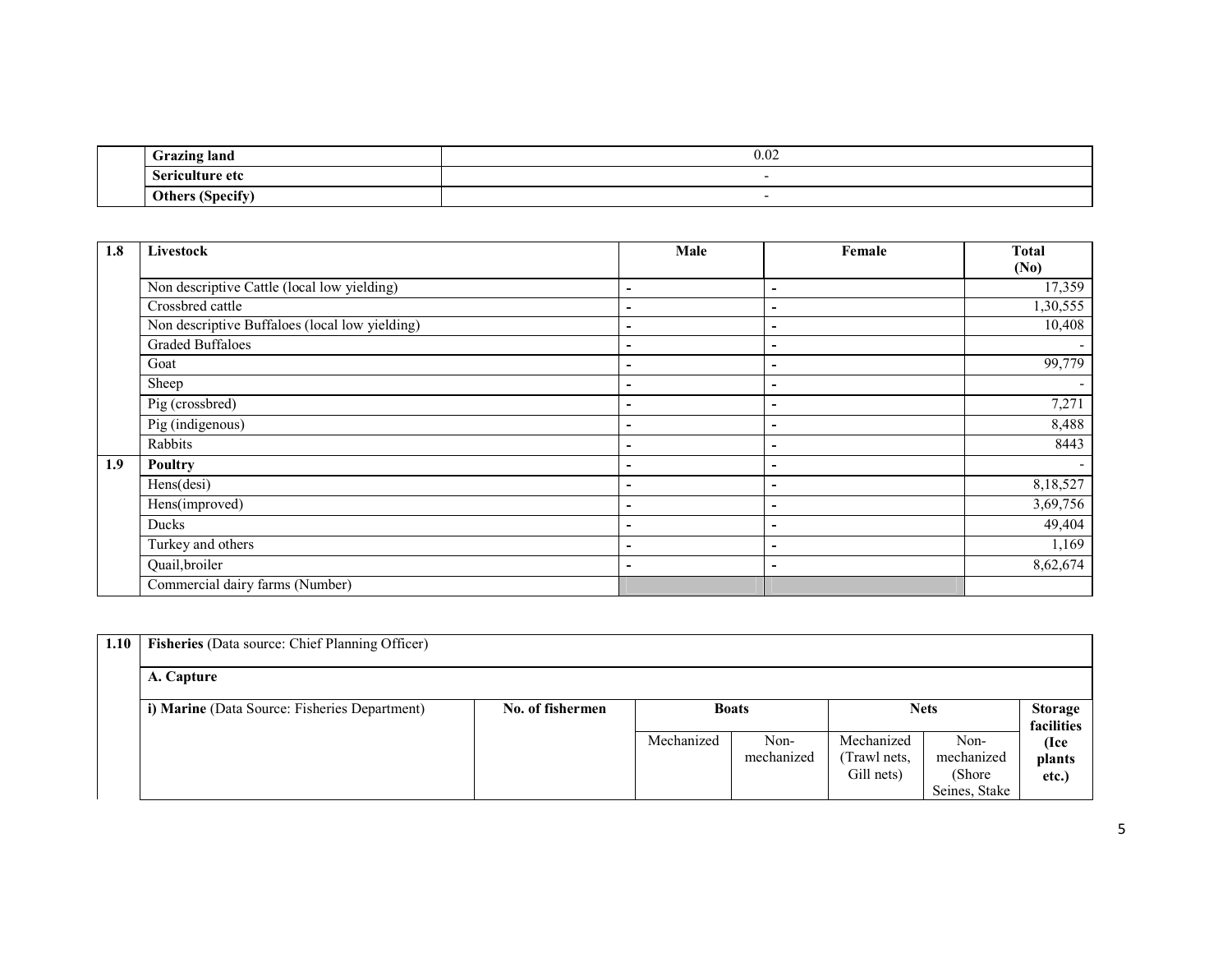|                                                             |                        |                        |                          |              | & trap nets)         |                           |
|-------------------------------------------------------------|------------------------|------------------------|--------------------------|--------------|----------------------|---------------------------|
|                                                             |                        |                        |                          |              |                      |                           |
| ii) Inland (Data Source: Fisheries Department)              | No. Farmer owned ponds |                        | <b>No. of Reservoirs</b> |              | No. of village tanks |                           |
|                                                             |                        |                        |                          |              |                      |                           |
| <b>B.</b> Culture                                           |                        |                        |                          |              |                      |                           |
|                                                             |                        | Water Spread Area (ha) |                          | Yield (t/ha) |                      | Production ('000<br>tons) |
| i) Brackish water (Data Source: MPEDA/Fisheries Department) |                        |                        |                          |              |                      |                           |
| ii) Fresh water (Data Source: Fisheries Department)         |                        |                        |                          |              |                      |                           |
| <b>Others</b>                                               |                        |                        |                          |              |                      |                           |

### 1.11 Production and Productivity of major crops (Average of last 5 years: 2004, 05, 06, 07, 08)

| 1.11 | Name of         |                          | <b>Kharif</b>                                                             |                          | Rabi                     |                          | <b>Summer</b> |               | <b>Total</b> | Crop residue                      |
|------|-----------------|--------------------------|---------------------------------------------------------------------------|--------------------------|--------------------------|--------------------------|---------------|---------------|--------------|-----------------------------------|
|      | crop            | Production               | Productivity                                                              | Production               | Productivity             | Production               | Productivity  | Production    | Productivity | as fodder<br>$(000 \text{ tons})$ |
|      |                 | $(000'$ tons)            | (kg/ha)                                                                   | $(000'$ tons)            | (kg/ha)                  | $(000'$ tons)            | (kg/ha)       | $(000'$ tons) | (kg/ha)      |                                   |
|      |                 |                          | Major Field crops (Crops to be identified based on total acreage)         |                          |                          |                          |               |               |              |                                   |
|      | Paddy           | 12.2                     | 2140                                                                      | 34.7                     | 2469                     | 24.4                     | 3560          | 71.3          | 2723         |                                   |
|      | Tapioca         | $\overline{\phantom{a}}$ | $\overline{\phantom{0}}$                                                  | $\overline{\phantom{0}}$ |                          | $\overline{\phantom{0}}$ |               | 38.9          | 26,375       |                                   |
|      |                 |                          | Major Horticultural crops (Crops to be identified based on total acreage) |                          |                          |                          |               |               |              |                                   |
|      | Coconut         | $\overline{\phantom{0}}$ |                                                                           | $\overline{\phantom{0}}$ |                          |                          |               | 610           | 7598         |                                   |
|      | (nuts in $M$ .) |                          |                                                                           |                          |                          |                          |               |               | (nuts/ha)    |                                   |
|      | Rubber          | $\overline{\phantom{0}}$ | $\overline{\phantom{a}}$                                                  | $\blacksquare$           | $\overline{\phantom{0}}$ | $\blacksquare$           |               | 245.3         | 670          |                                   |
|      | Arecanut        | $\overline{\phantom{0}}$ | $\overline{\phantom{0}}$                                                  | $\overline{\phantom{0}}$ | $\overline{\phantom{0}}$ | $\overline{\phantom{0}}$ |               | 7.1           | 936          |                                   |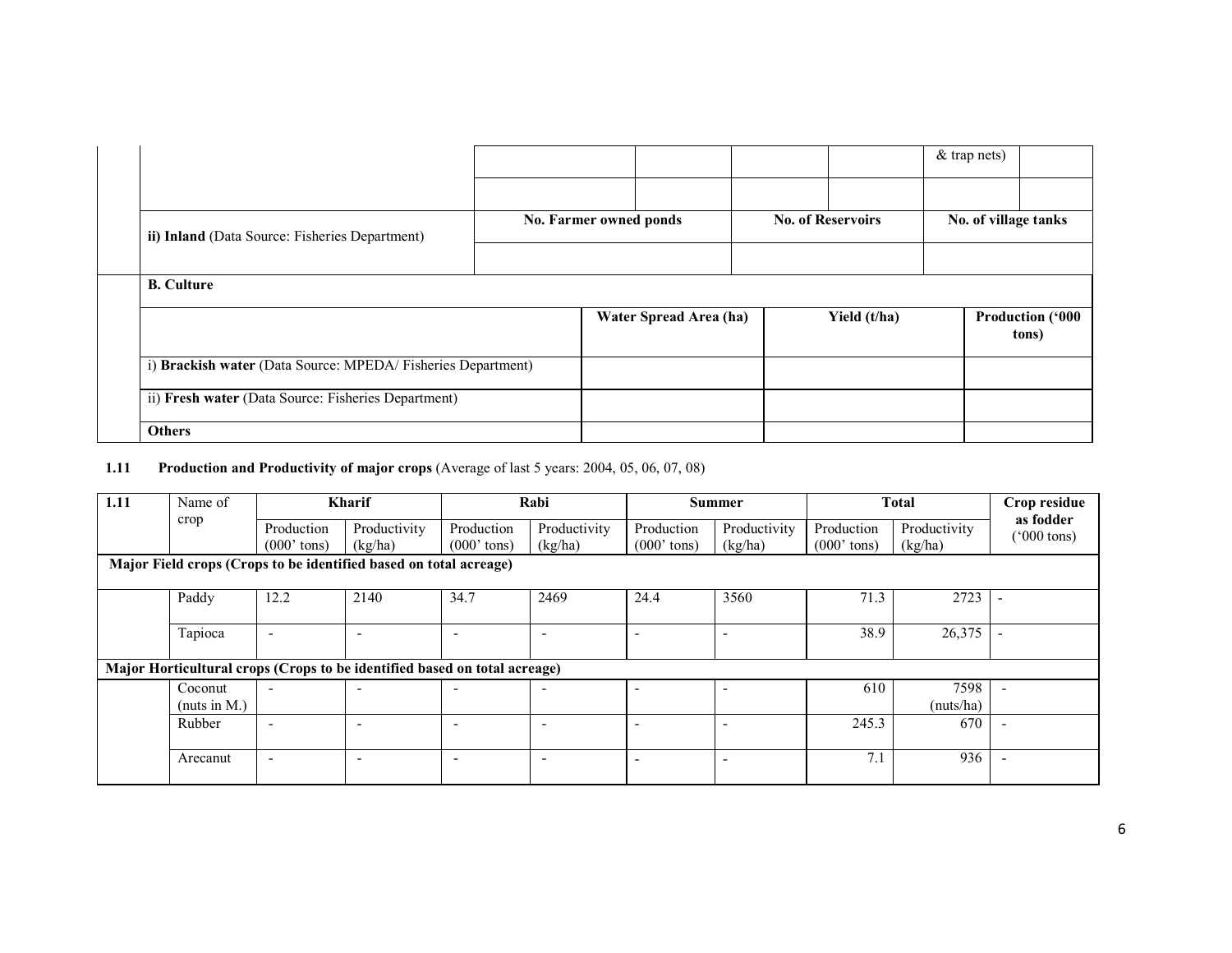| Pepper       | $\overline{\phantom{0}}$ | $\overline{\phantom{0}}$ | $\overline{\phantom{0}}$ | $\overline{\phantom{a}}$ | $\overline{\phantom{0}}$ | 1.0  | 185     |  |
|--------------|--------------------------|--------------------------|--------------------------|--------------------------|--------------------------|------|---------|--|
|              |                          |                          |                          |                          |                          |      |         |  |
| Banana       | $\overline{\phantom{0}}$ | $\overline{\phantom{a}}$ | $\overline{\phantom{0}}$ | $\overline{\phantom{a}}$ | $\overline{\phantom{0}}$ | 23.3 | 8065    |  |
| (Nendran)    |                          |                          |                          |                          |                          |      |         |  |
| Plantain     | $\overline{\phantom{0}}$ | $\overline{\phantom{a}}$ | $\overline{\phantom{0}}$ | $\overline{\phantom{a}}$ | $\overline{\phantom{0}}$ | 32.1 | 5691    |  |
|              |                          |                          |                          |                          |                          |      |         |  |
| Jack         |                          | $\overline{\phantom{a}}$ | -                        | $\overline{\phantom{0}}$ | $\overline{\phantom{0}}$ | 0.02 | 3809    |  |
| (fruits in   |                          |                          |                          |                          |                          |      | (No/ha) |  |
| <sub>M</sub> |                          |                          |                          |                          |                          |      |         |  |
| Cashew       | $\overline{\phantom{0}}$ | $\overline{\phantom{a}}$ | -                        | $\overline{\phantom{0}}$ | $\overline{\phantom{0}}$ | -1.1 | 471     |  |
|              |                          |                          |                          |                          |                          |      |         |  |
|              |                          |                          |                          |                          |                          |      |         |  |

| 1.12 | Sowing window for 5<br>major field crops<br>(start and end of normal)<br>sowing period) | <b>Rice</b> | Tapioca    | <b>Banana</b> | <b>Ginger</b> | <b>Turmeric</b> |
|------|-----------------------------------------------------------------------------------------|-------------|------------|---------------|---------------|-----------------|
|      | Kharif-Rainfed                                                                          | April-May   | April-May  | April-May     | April-May     | April-May       |
|      | Kharif-Irrigated                                                                        | May-June    |            |               |               |                 |
|      | Rabi-Rainfed                                                                            | Sept - Oct. | Sept. Oct. |               |               |                 |
|      | Rabi-Irrigated                                                                          | Dec-Jan.    |            | Aug.-Sept.    |               |                 |

| 1.13 | What is the major contingency the district is prone<br>to? (Tick mark and ention years if known during the<br>last 10 year period) | Regular | Occasional | None |
|------|------------------------------------------------------------------------------------------------------------------------------------|---------|------------|------|
|      | Drought                                                                                                                            |         |            |      |
|      | Flood                                                                                                                              |         |            |      |
|      | Cyclone                                                                                                                            |         |            |      |
|      | Hail storm                                                                                                                         |         |            |      |
|      | Heat wave                                                                                                                          |         |            |      |
|      | Cold wave                                                                                                                          |         |            |      |
|      | Frost                                                                                                                              |         |            |      |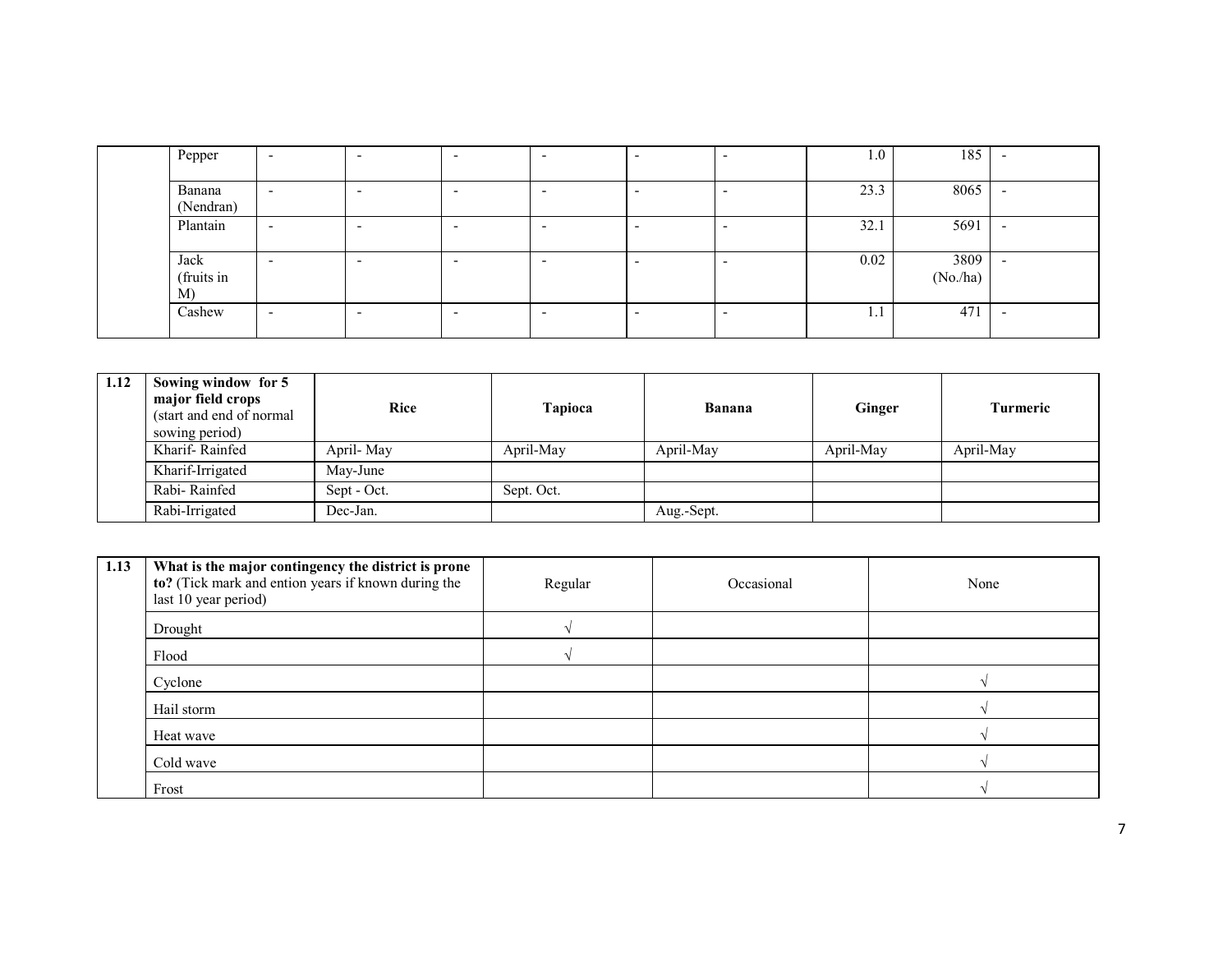| Sea water intrusion          |  |  |
|------------------------------|--|--|
| Pests and diseases (specify) |  |  |
| Others                       |  |  |

| 1.14 | Include Digital maps of<br>the district for | Location map of district within State as Annexure I | Enclosed: Yes |
|------|---------------------------------------------|-----------------------------------------------------|---------------|
|      |                                             | Mean annual rainfall as Annexure 2                  | Enclosed: No  |
|      |                                             | Soil map as Annexure 3                              | Enclosed: No  |

### ANNEXURE 1: Location map of THRISSUR

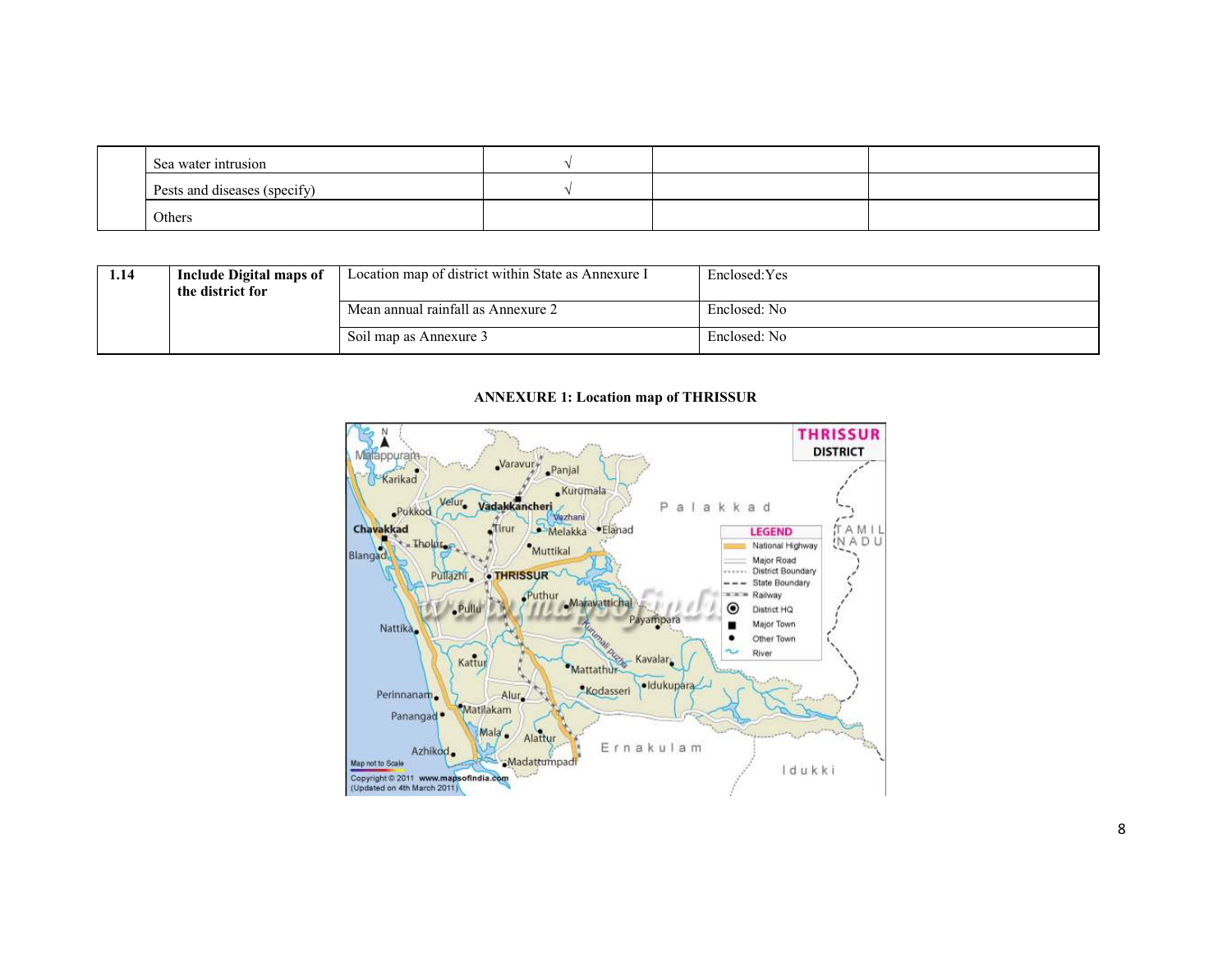### 2.0 Strategies for weather related contingencies

# 2.1 Drought

### 2.1.1 Rainfed situation

| <b>Condition-1</b>          |                                     |                             |                                                                                     | <b>Suggested Contingency measures</b>                                       |                             |
|-----------------------------|-------------------------------------|-----------------------------|-------------------------------------------------------------------------------------|-----------------------------------------------------------------------------|-----------------------------|
| <b>Early season</b>         | <b>Major Farming</b>                | <b>Normal Crop/cropping</b> | Change in                                                                           | <b>Agronomic measures</b>                                                   | Remarks on                  |
| drought (delayed            | situation                           | system                      | crop/cropping system                                                                |                                                                             | Implementation              |
| onset)                      |                                     |                             |                                                                                     |                                                                             |                             |
| Delay by 2 weeks            | Coastal sandy                       | Rice-Rice                   | No change                                                                           | Direct seeding for the first crop                                           |                             |
| (June $3^{\text{rd}}$ week) | soils                               |                             |                                                                                     |                                                                             |                             |
|                             |                                     | Rice(Pokkali)               |                                                                                     | improved<br>Select<br>short<br>duration<br>varieties                        |                             |
|                             |                                     | Coconut+ Mango/Jack/mixed   |                                                                                     | Husk<br>burial,<br>mulching,<br>bulky                                       | NREGA, NHM                  |
|                             |                                     | trees                       |                                                                                     | For seedlings,<br>organic manures.                                          |                             |
|                             |                                     | Coconut+ Arecanut-mixed     |                                                                                     | white washing, mulching, shading                                            | NREGA, NHM                  |
|                             |                                     | trees                       |                                                                                     | and lifesaving irrigation for Coconut                                       |                             |
|                             |                                     |                             |                                                                                     | and Arecanut.                                                               |                             |
|                             |                                     | Vetiver                     |                                                                                     | No special measures needed                                                  |                             |
|                             | Low lands with<br>special reference | Coconut+ Nutmeg+ Plantain   | Select drought tolerant<br>varieties                                                | Husk<br>burial,<br>mulching,<br>bulky<br>organic manures.<br>For seedlings, | Micro-irrigation<br>scheme. |
|                             | to Kole lands                       | Coconut+ Arecanut+ Plantain |                                                                                     | white washing, mulching, shading                                            | NREGA, NHM                  |
|                             |                                     | Coconut+Nutmeg+Plantain     |                                                                                     | and lifesaving irrigation.                                                  |                             |
|                             |                                     | Coconut+Vegetables          |                                                                                     |                                                                             |                             |
|                             | Low lands                           | Rice-Rice                   | Choice of drought<br>tolerant and short<br>duration varieties for the<br>first crop | Direct seeding for the first crop                                           |                             |
|                             |                                     | Fallow-Rice                 |                                                                                     | Start the crop in time by reducing<br>fallow period                         |                             |
|                             |                                     | Rice-vegetables             | Choice of drought<br>tolerant and short<br>duration varieties for the<br>first crop | Direct seeding for the first crop                                           |                             |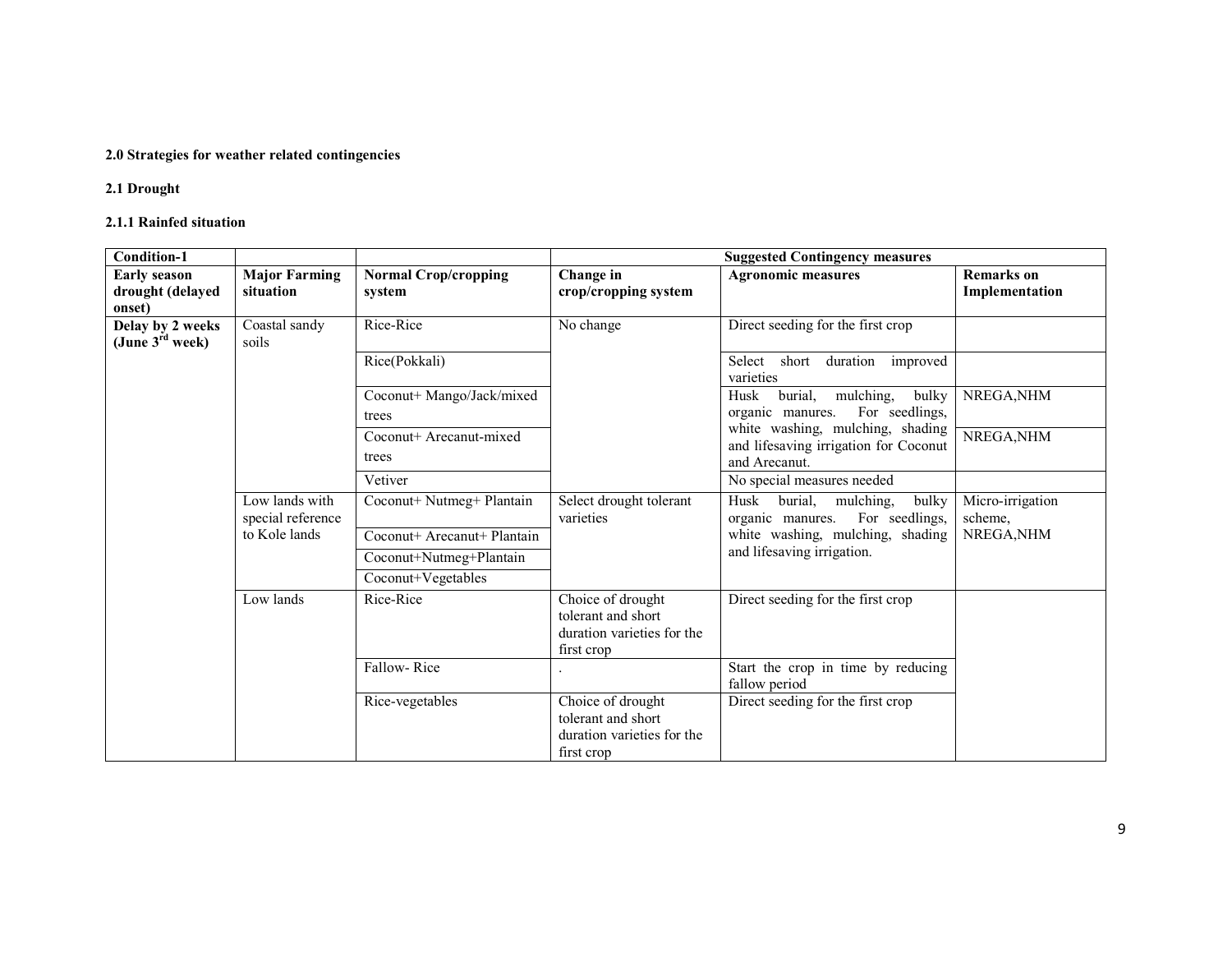|                           | Rice-Tapioca                                                                                                                                                   | -do-                                                       | $-do-$                                                                                                                                                                              |                                                     |
|---------------------------|----------------------------------------------------------------------------------------------------------------------------------------------------------------|------------------------------------------------------------|-------------------------------------------------------------------------------------------------------------------------------------------------------------------------------------|-----------------------------------------------------|
|                           | Rice-Ginger/Turmeric                                                                                                                                           | $-do-$                                                     | Mulching, bulky organic manures                                                                                                                                                     |                                                     |
| Uplands                   | Coconut+Ginger/Turmeric<br>Coconut-Mango/Jack/mixed<br>trees<br>Coconut+ Plantain<br>Coconut+ Nutmeg<br>Coconut+ Nutmeg+ Plantain<br>Coconut+ medicinal plants | $\blacksquare$                                             | Mulching, bulky organic manures,<br>Micro-irrigation<br>for<br>coconut.<br>Delayed planting of annual crops                                                                         | RKVY, NREGA, NHM<br>CDB Micro irrigation<br>schemes |
|                           | Rubber monocrop<br>Cashew monocrop                                                                                                                             |                                                            | Follow soil and water conservation<br>methods. Manage weeds. Smear the<br>trunks of trees with china clay or<br>lime                                                                |                                                     |
|                           | Nendran monocrop<br>Vegetables-vegetables<br>Tapioca alone                                                                                                     | Select drought tolerant<br>and short duration<br>varieties | Follow soil and water conservation<br>methods. Manage weeds. Lifesaving<br>irrigation.                                                                                              |                                                     |
|                           | Tapioca-vegetables<br>Vegetables-vegetables                                                                                                                    |                                                            |                                                                                                                                                                                     |                                                     |
| High lands<br>(Malayorum) | Coconut+ Nutmeg<br>Coconut+ pepper<br>Coconut+ Plantain<br>Coconut+ medicinal plants                                                                           |                                                            | Follow soil and water conservation<br>methods. Manage weeds. Lifesaving<br>irrigation smear the trunks of trees<br>with china clay or lime. Delayed<br>planting of medicinal plants | NREGA, CDB, NHM,<br>Micro irrigation<br>schemes     |
|                           | Cashewnut monocrop<br>Rubber monocrop                                                                                                                          |                                                            | Follow soil and water conservation<br>methods. Smear the trunks of trees<br>with china clay or lime                                                                                 |                                                     |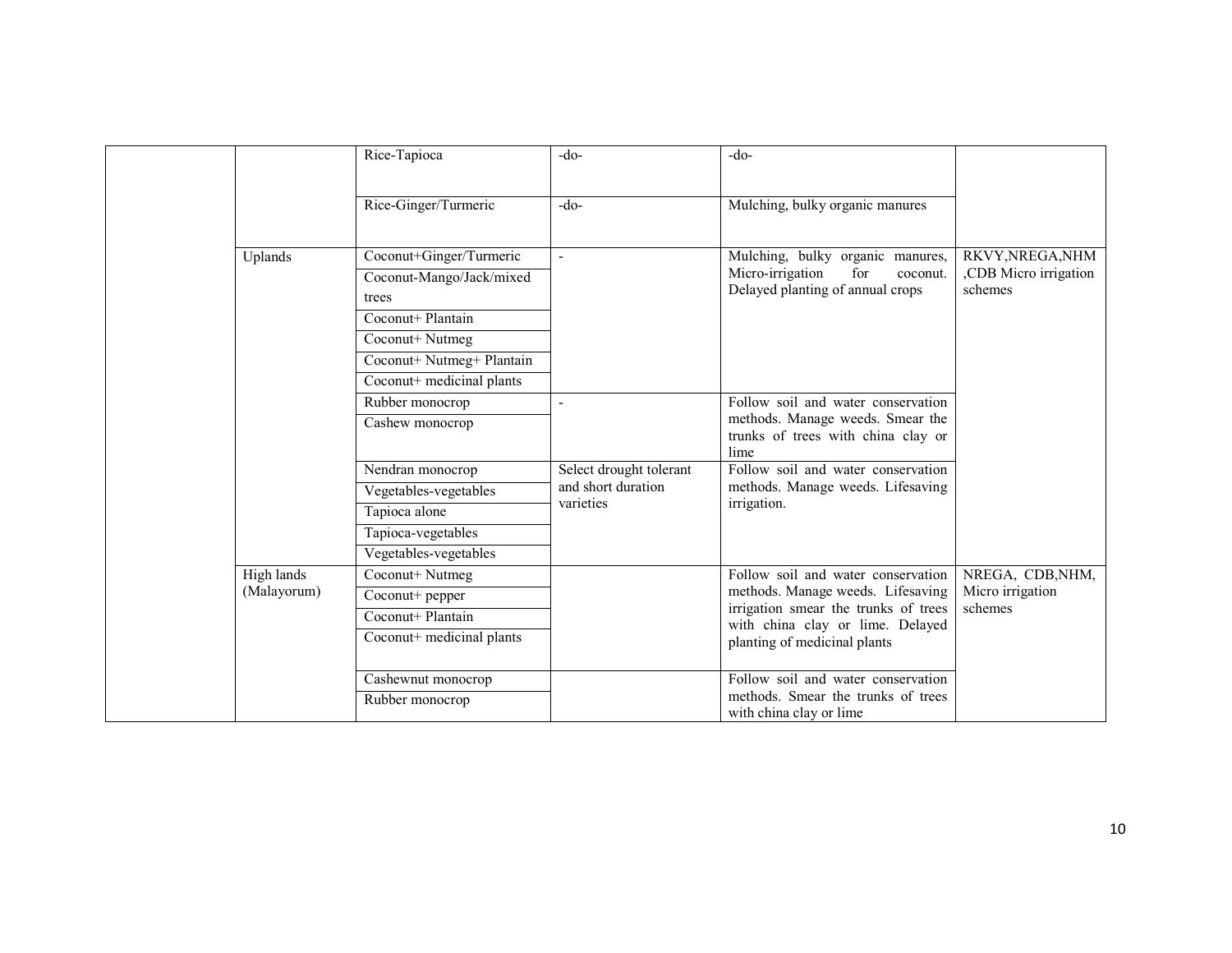| <b>Condition-2</b>                                |                                     |                                                       |                                                                                 | <b>Suggested Contingency measures</b>                                                           |                                                   |
|---------------------------------------------------|-------------------------------------|-------------------------------------------------------|---------------------------------------------------------------------------------|-------------------------------------------------------------------------------------------------|---------------------------------------------------|
| <b>Early season</b><br>drought<br>(delayed onset) | <b>Major Farming</b><br>situation   | <b>Normal Crop/cropping system</b>                    | Change in<br>crop/cropping system                                               | <b>Agronomic measures</b>                                                                       | <b>Remarks</b> on<br>Implementation               |
| Delay by 4<br>weeks<br>(July $1st$ week)          | Coastal sandy soils                 | Rice-Rice                                             | Prefer<br>Ultra<br>short<br>duration Rice varieties                             | Direct seeding for the first<br>crop                                                            | $\Box$                                            |
|                                                   |                                     | Rice(Pokkali)                                         | Select short duration<br>improved varieties                                     | $\overline{\phantom{a}}$                                                                        |                                                   |
|                                                   |                                     | Coconut + Mango/Jack/mixed trees                      | No change                                                                       | burial,<br>mulching,<br>Husk<br>bulky<br>organic manures.                                       | Micro-irrigation scheme,<br>RKVY, NREGA,          |
|                                                   |                                     | Coconut + Arecanut + mixed trees                      | No change                                                                       | seedlings,<br>For<br>white<br>washing,<br>mulching,<br>shading and<br>lifesaving<br>irrigation. | CDB, NHM                                          |
|                                                   |                                     | Vetiver                                               | No change                                                                       | special<br>No<br>measures<br>needed                                                             | $\overline{a}$                                    |
|                                                   | Low lands with<br>special reference | Coconut+Nutmeg+Plantain                               | Select drought tolerant<br>varieties                                            | $burial$ ,<br>mulching,<br>Husk<br>bulky organic manures.                                       | Micro-irrigation scheme,<br>RKVY, NREGA, CDB, NHM |
|                                                   | to Kole lands                       | Coconut+Arecanut+ Plantain<br>Coconut+Nutmeg+Plantain |                                                                                 | For<br>seedlings,<br>white<br>washing,<br>mulching,                                             |                                                   |
|                                                   |                                     | Coconut+Vegetables                                    |                                                                                 | shading and<br>lifesaving<br>irrigation.                                                        |                                                   |
|                                                   | Low lands                           | Rice-Rice                                             | Drought tolerant and<br>ultra short duration<br>varieties for the first<br>crop | Direct seeding for the first<br>crop                                                            |                                                   |
|                                                   |                                     | Fallow-Rice                                           | Start the crop in time by<br>reducing fallow period.                            | No change                                                                                       |                                                   |
|                                                   |                                     | Rice-Vegetables                                       | Drought tolerant and<br>short duration varieties<br>for the first crop          | Direct seeding for the first<br>crop                                                            |                                                   |
|                                                   |                                     | Rice-Tapioca                                          | $-do-$                                                                          | Direct seeding for the first<br>crop                                                            |                                                   |
|                                                   |                                     | Rice-Ginger/Turmeric                                  | $-do-$                                                                          | Mulching, bulky organic<br>manures                                                              |                                                   |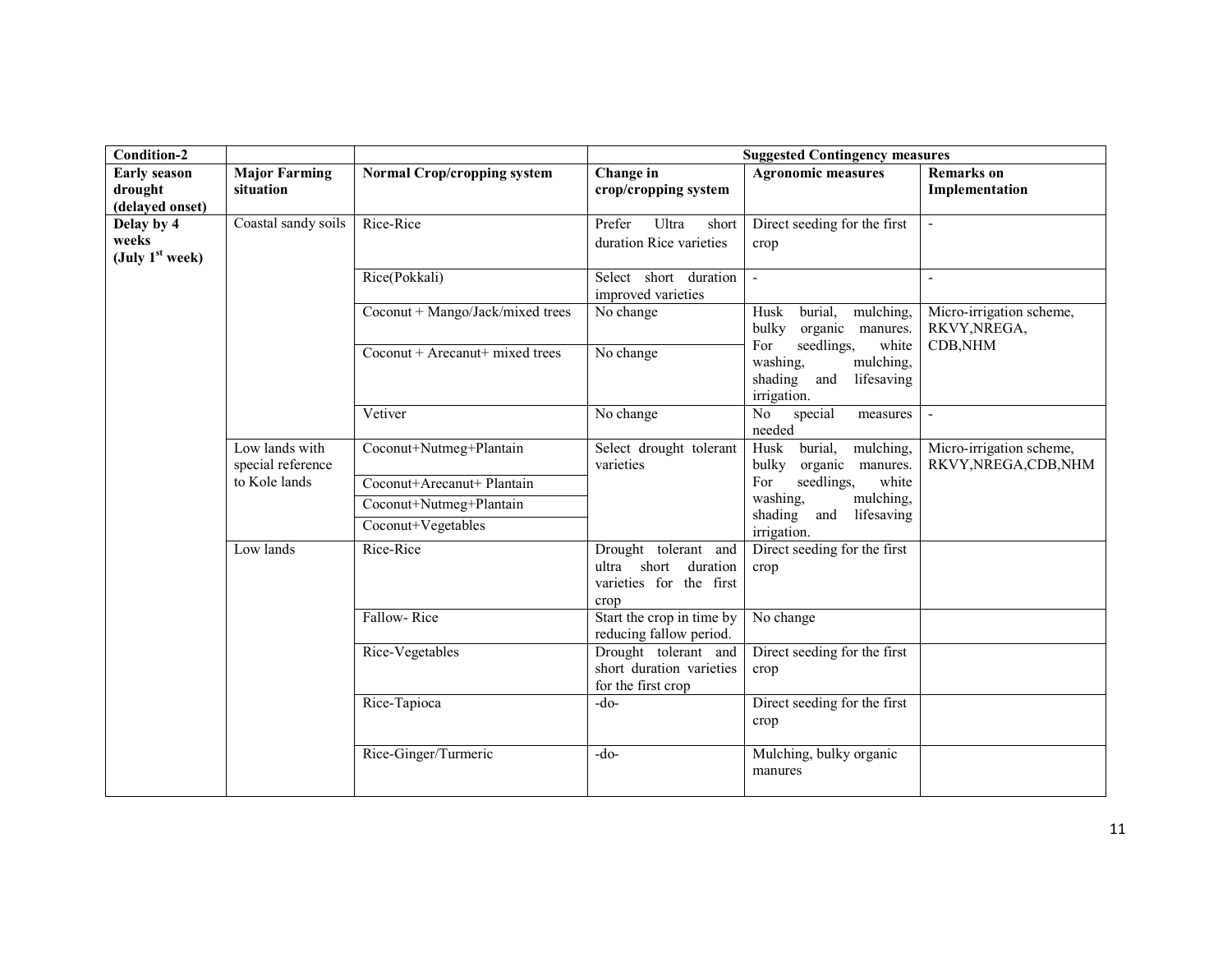| Uplands                   | Coconut+Ginger/Turmeric/Turmeric<br>Coconut+Mango/Jack/mixed trees<br>Coconut+Plantain<br>Coconut+Nutmeg<br>Coconut+Nutmeg+Plantain<br>Coconut+medicinal plants |                                                             | Mulching, bulky organic<br>manures, Micro-irrigation<br>coconut.<br>Delayed<br>for<br>planting of annual crops                                                 | RKVY, NREGA, CDB,<br>NHM, Microirrigation<br>schemes |
|---------------------------|-----------------------------------------------------------------------------------------------------------------------------------------------------------------|-------------------------------------------------------------|----------------------------------------------------------------------------------------------------------------------------------------------------------------|------------------------------------------------------|
|                           | Rubber monocrop<br>Cashew monocrop                                                                                                                              | $\overline{\phantom{a}}$                                    | Follow soil<br>and water<br>conservation<br>methods.<br>Manage weeds. Smear the<br>trunks of trees with china<br>clay or lime                                  |                                                      |
|                           | Nendran monocrop<br>Vegetables-vegetables<br>Tapioca alone<br>Tapioca-vegetables<br>Vegetables-vegetables                                                       | Select drought tolerant<br>and short duration<br>varieties. | Follow soil<br>and water<br>conservation<br>methods.<br>Manage weeds. Lifesaving<br>irrigation.                                                                | RKVY, NREGA, NHM,<br>Microirrigation schemes         |
| High lands<br>(Malayorum) | Coconut+Nutmeg<br>Coconut+pepper<br>Coconut+Plantain<br>Coconut+medicinal plants                                                                                |                                                             | Mulching,<br>organic<br>manures, Micro-irrigation<br>for coconut. Smear the<br>trunks of trees with china<br>clay or lime. Delayed<br>planting of annual crops | RKVY, NREGA, CDB,<br>NHM, Microirrigation<br>schemes |
|                           | Cashewnut monocrop<br>Rubber mono crop                                                                                                                          |                                                             | Soil<br>and<br>water<br>methods.<br>conservation<br>Smear the trunks with<br>china clay or lime.                                                               |                                                      |

| Condition-3         |                      |                                    |                      | <b>Suggested Contingency measures</b> |                |
|---------------------|----------------------|------------------------------------|----------------------|---------------------------------------|----------------|
| <b>Early season</b> | <b>Major Farming</b> | <b>Normal Crop/cropping system</b> | Change in            | <b>Agronomic measures</b>             | Remarks on     |
| drought             | situation            |                                    | crop/cropping system |                                       | Implementation |
| (delaved onset)     |                      |                                    |                      |                                       |                |
| Delay by 6          |                      |                                    | NA                   |                                       |                |
| weeks               |                      |                                    |                      |                                       |                |
|                     |                      |                                    |                      |                                       |                |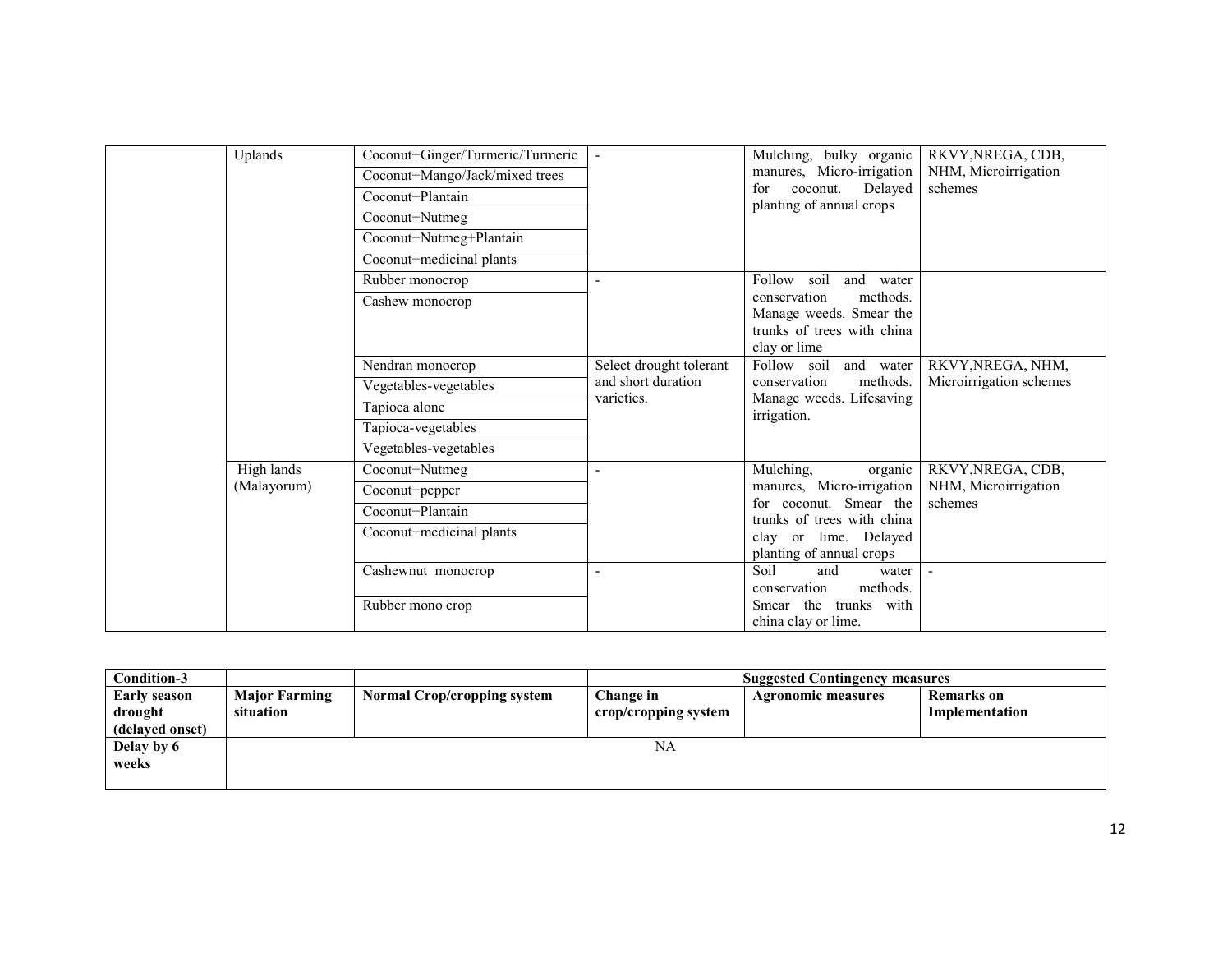| Condition-4                                       |                                   |                                    | <b>Suggested Contingency measures</b> |                           |                              |  |  |
|---------------------------------------------------|-----------------------------------|------------------------------------|---------------------------------------|---------------------------|------------------------------|--|--|
| <b>Early season</b><br>drought<br>(delayed onset) | <b>Major Farming</b><br>situation | <b>Normal Crop/cropping system</b> | Change in<br>crop/cropping system     | <b>Agronomic measures</b> | Remarks on<br>Implementation |  |  |
| Delay by 8<br>weeks                               |                                   |                                    | NA                                    |                           |                              |  |  |

| <b>Condition-5</b>                                                             |                                                         |                                                                                                        |                                                                                                                   | <b>Suggested Contingency measures</b>                                                                                                                                                                                                        |                                                    |
|--------------------------------------------------------------------------------|---------------------------------------------------------|--------------------------------------------------------------------------------------------------------|-------------------------------------------------------------------------------------------------------------------|----------------------------------------------------------------------------------------------------------------------------------------------------------------------------------------------------------------------------------------------|----------------------------------------------------|
| Early season<br>drought (Normal<br>onset)                                      | Major<br>Farming<br>situation                           | <b>Normal Crop/cropping</b><br>system                                                                  | Crop management                                                                                                   | Soil nutrient & moisture<br>conservation measues                                                                                                                                                                                             | <b>Remarks</b> on<br>Implementation                |
| Normal onset<br>followed by 15-20<br>days dry spell after<br>sowing leading to | Coastal sandy<br>soils                                  | Rice-Rice                                                                                              | Arrange for gap filling by the<br>receipt of rains. Remove weeds<br>and use them as mulch.                        | Apply P and K as basal dose. Delay<br>N application<br>Apply organic manures                                                                                                                                                                 |                                                    |
| poor germination/<br>crop stand etc.                                           |                                                         | Rice(Pokkali)                                                                                          | Normally, this situation may not<br>affect the crop as it is a flooded                                            |                                                                                                                                                                                                                                              |                                                    |
|                                                                                |                                                         | Coconut+Mango/Jack/mixed<br>trees<br>Coconut+Arecanut-mixed<br>trees                                   | Weeding                                                                                                           | Husk burial, mulching, bulky organic<br>manures.                                                                                                                                                                                             | RKVY, NREGA,<br>CDB                                |
|                                                                                |                                                         | Vetiver                                                                                                | Gap filling                                                                                                       | Apply P and K as basal dose.                                                                                                                                                                                                                 |                                                    |
|                                                                                | Low lands<br>with special<br>reference to<br>Kole lands | Coconut+Nutmeg+Plantain<br>Coconut+Arecanut-+Plantain<br>Coconut+Nutmeg+Plantain<br>Coconut+vegetables | Avoid<br>susceptible<br>drought<br>varieties, select tolerant types<br>Provide shade, Gap filling, husk<br>burial | • Application of organic manures<br>in bulk<br>• Delay application of fertilizers<br>for the receipt of rains<br>For tree seedlings, adopt white<br>washing with china clay or lime<br>shading<br>Mulching,<br>and<br>lifesaving irrigation. | Micro-irrigation<br>scheme,<br>RKVY, NREGA,<br>CDB |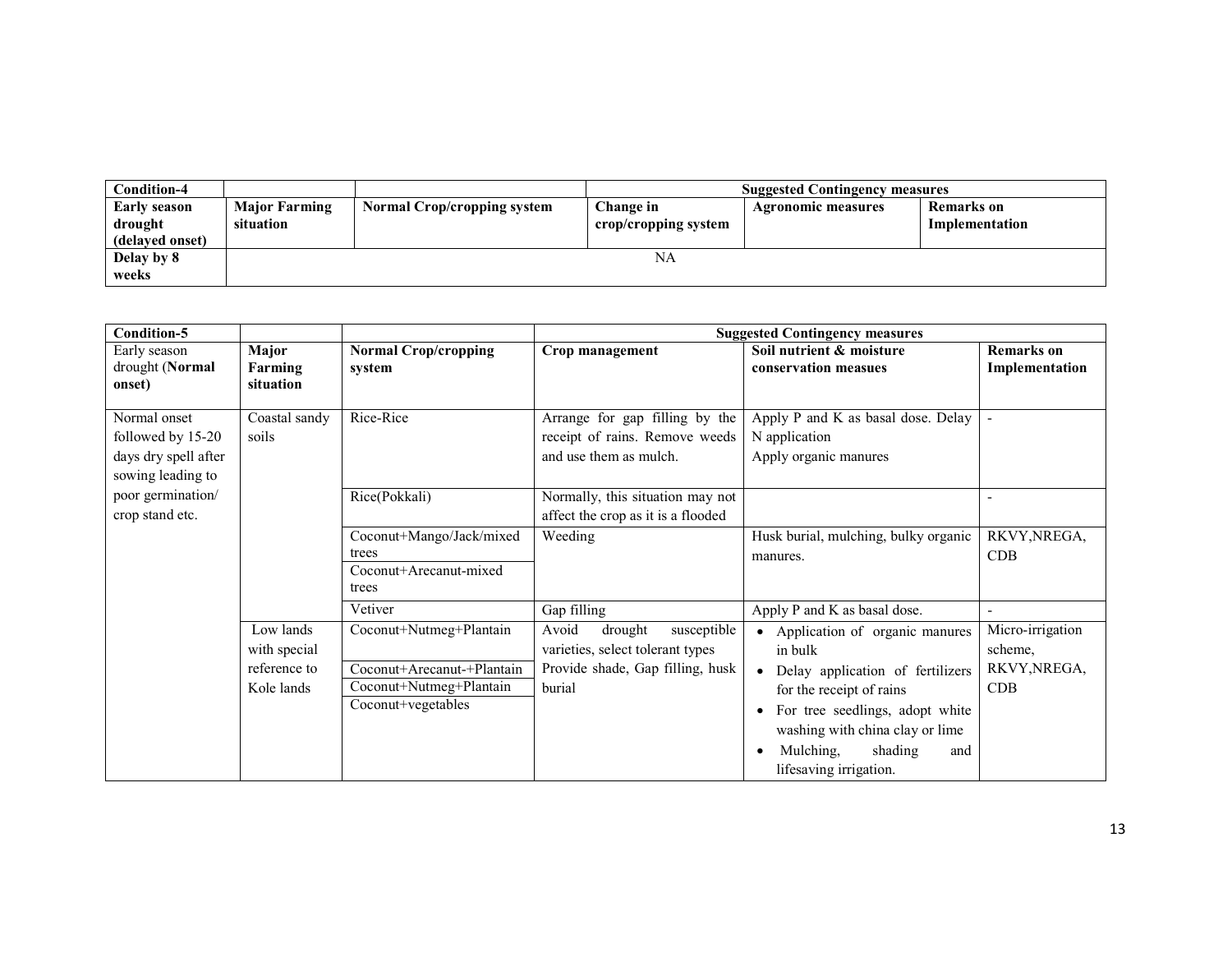| Low lands  | Rice-Rice                                             | Arrange for gap filling by the<br>receipt of rains.                 | Apply P and K as basal dose. Delay<br>N application.                  |                                  |
|------------|-------------------------------------------------------|---------------------------------------------------------------------|-----------------------------------------------------------------------|----------------------------------|
|            |                                                       | Remove weeds and use them as<br>mulch.                              | Apply organic manures                                                 |                                  |
|            | Fallow-Rice                                           | The drought period coincide                                         | No change                                                             | $\blacksquare$                   |
|            |                                                       | with the fallow period. Start the                                   |                                                                       |                                  |
|            |                                                       | second crop in time                                                 |                                                                       |                                  |
|            | Rice-Vegetables                                       | Arrange for gap filling by the                                      | Apply P and K as basal dose- Delay                                    | <b>NHM</b>                       |
|            | Rice-Tapioca                                          | receipt<br>of<br>rains.<br>Remove weeds and use them as             | N application<br>Apply organic manures                                |                                  |
|            | Rice-Ginger/Turmeric                                  | mulch                                                               | mulching                                                              |                                  |
|            |                                                       |                                                                     |                                                                       |                                  |
| Uplands    | Coconut+ Ginger/Turmeric<br>Coconut+ Mango/Jack/mixed | Avoid drought susceptible                                           | · Bulky organic manures.                                              | RKVY, NREGA,                     |
|            | trees                                                 | varieties, select tolerant types<br>Provide shade, Gapfilling, husk | • Delay application of fertilizers for                                | CDB, Micro<br>irrigation schemes |
|            | Coconut+ Nutmeg                                       | burial                                                              | the receipt of rains.                                                 |                                  |
|            | Coconut+ Plantain                                     |                                                                     | • For tree seedlings, adopt white<br>washing with china clay or lime. |                                  |
|            | Coconut+ Nutmeg+                                      |                                                                     | · Mulching, shading and lifesaving                                    |                                  |
|            | Plantain                                              |                                                                     | irrigation.                                                           |                                  |
|            | Coconut+ Medicinal plants                             |                                                                     |                                                                       |                                  |
|            | Cashew monocrop                                       | Provide shade, Gapfilling                                           | Delay of fertilizers till the receipt of<br>rains                     |                                  |
|            | Rubber monocrop                                       |                                                                     | Mulching                                                              |                                  |
|            |                                                       |                                                                     | Follow soil and water conservation                                    |                                  |
|            |                                                       |                                                                     | methods.                                                              |                                  |
|            |                                                       |                                                                     | Smear the trunks of trees with china                                  |                                  |
|            |                                                       |                                                                     | clay or lime                                                          |                                  |
|            | Nendran monocrop                                      | Select drought tolerant varieties                                   | Apply P and K as basal dose- Delay                                    |                                  |
|            | Vegetables-vegetables                                 | (Pls specify the varieties)<br>Gapfilling, manage weeds,            | N application<br>Apply organic manures                                |                                  |
|            | Tapioca alone                                         | provide shade                                                       | mulching                                                              |                                  |
|            | Tapioca-vegetables                                    |                                                                     | Lifesaving irrigation                                                 |                                  |
|            | Vegetables-vegetables                                 |                                                                     |                                                                       |                                  |
| High lands | Coconut+Nutmeg                                        | $\blacksquare$                                                      | Follow soil and water conservation                                    |                                  |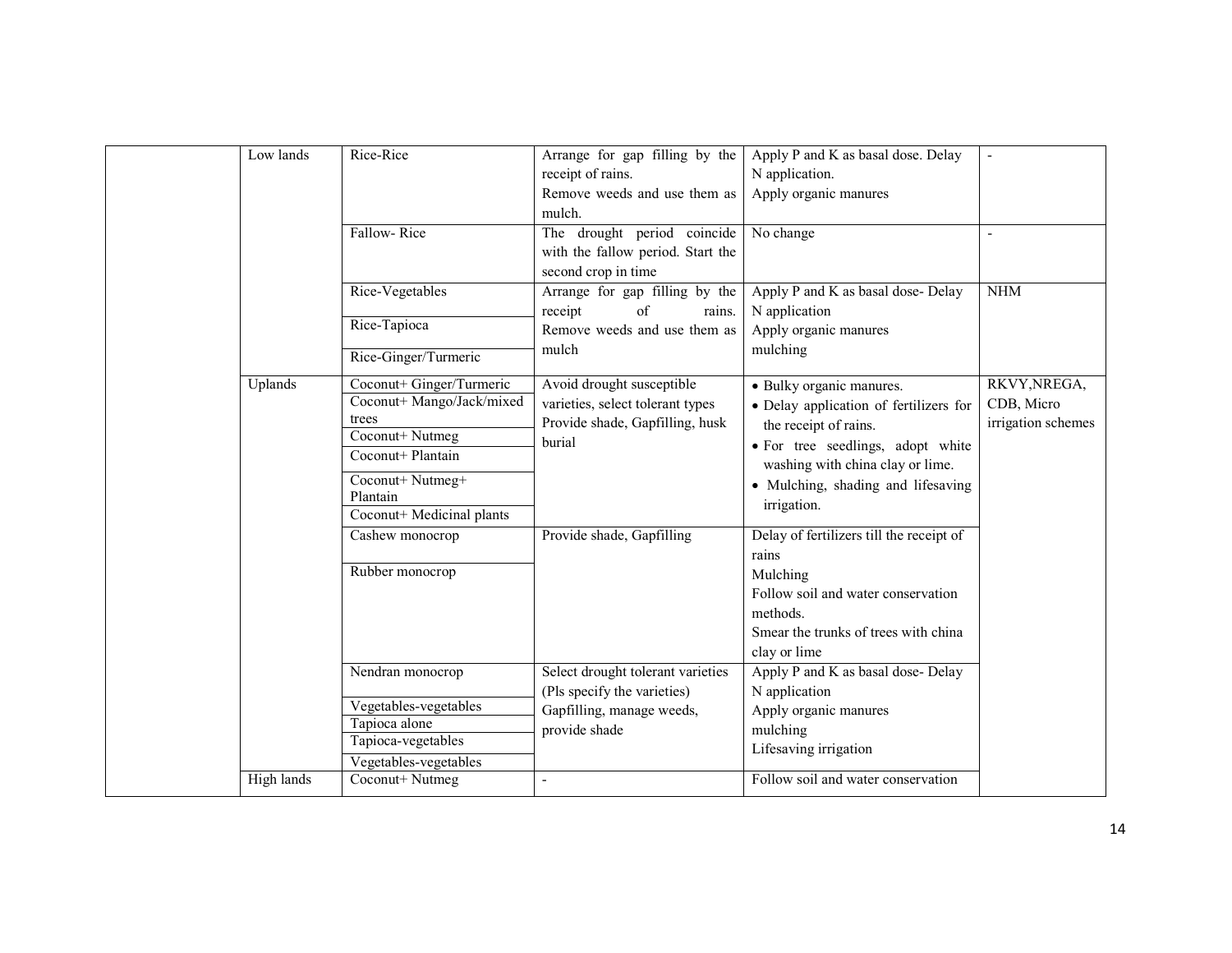| (Malayorum) | Coconut+ Plantain          | methods.                           |  |
|-------------|----------------------------|------------------------------------|--|
|             | Coconut+ Nutmeg + Plantain | Manage weeds.                      |  |
|             | Coconut+ medicinal plants  | Lifesaving irrigation Smear the    |  |
|             |                            | trunks of trees with china clay or |  |
|             | $Cocount+pepper$           | lime                               |  |
|             | Cashewnut monocrop         | Follow soil and water conservation |  |
|             |                            | methods.                           |  |
|             | Rubber monocrop            | Smear the trunks with china        |  |
|             |                            | clay/lime                          |  |

| Condition-6                                                                                       |                                                         |                                                                                                           |                                                                                                                                                    | <b>Suggested Contingency measures</b>                                                                                                                                                         |                                                |
|---------------------------------------------------------------------------------------------------|---------------------------------------------------------|-----------------------------------------------------------------------------------------------------------|----------------------------------------------------------------------------------------------------------------------------------------------------|-----------------------------------------------------------------------------------------------------------------------------------------------------------------------------------------------|------------------------------------------------|
| Mid season<br>drought (long dry<br>spell, consecutive 2<br>weeks rainless<br>$($ >2.5 mm) period) | Major<br>Farming<br>situation                           | <b>Normal Crop/cropping</b><br>system                                                                     | Crop management                                                                                                                                    | Soil nutrient & moisture<br>conservation measues                                                                                                                                              | <b>Remarks</b> on<br>Implementation            |
| At vegetative stage                                                                               | Coastal sandy<br>soils                                  | Rice-Rice                                                                                                 | Remove weeds and use them<br>as mulch.                                                                                                             | Apply P and K as basal dose.<br>Delay N application. Apply<br>organic manures                                                                                                                 |                                                |
|                                                                                                   |                                                         | Rice (Pokkali)                                                                                            | Normally, this situation may<br>not affect the crop as it is a<br>flooded crop                                                                     |                                                                                                                                                                                               |                                                |
|                                                                                                   |                                                         | Coconut+ Mango/Jack/mixed<br>trees<br>Coconut+ Arecanut-mixed<br>trees                                    | Weeding                                                                                                                                            | Husk burial, mulching, bulky<br>organic manures.                                                                                                                                              | NREGA,CDB                                      |
|                                                                                                   |                                                         | Vetiver                                                                                                   |                                                                                                                                                    | Apply P and K as basal dose.                                                                                                                                                                  |                                                |
|                                                                                                   | Low lands<br>with special<br>reference to<br>Kole lands | Coconut+ Nutmeg+ Plantain<br>Coconut+ Arecanut+ Plantain<br>Coconut+Nutmeg+Plantain<br>Coconut+vegetables | Avoid<br>drought<br>susceptible<br>varieties, select tolerant types<br>Weeding<br>For tree seedlings, provide<br>shade.<br>Gapfilling, husk burial | Bulky organic manures.<br>Delay<br>application of fertilizers for the<br>receipt of rains. Adopt white<br>washing with china clay or lime.<br>Mulching, shading and lifesaving<br>irrigation. | Micro-irrigation<br>scheme,<br>NREGA, CDB, NHM |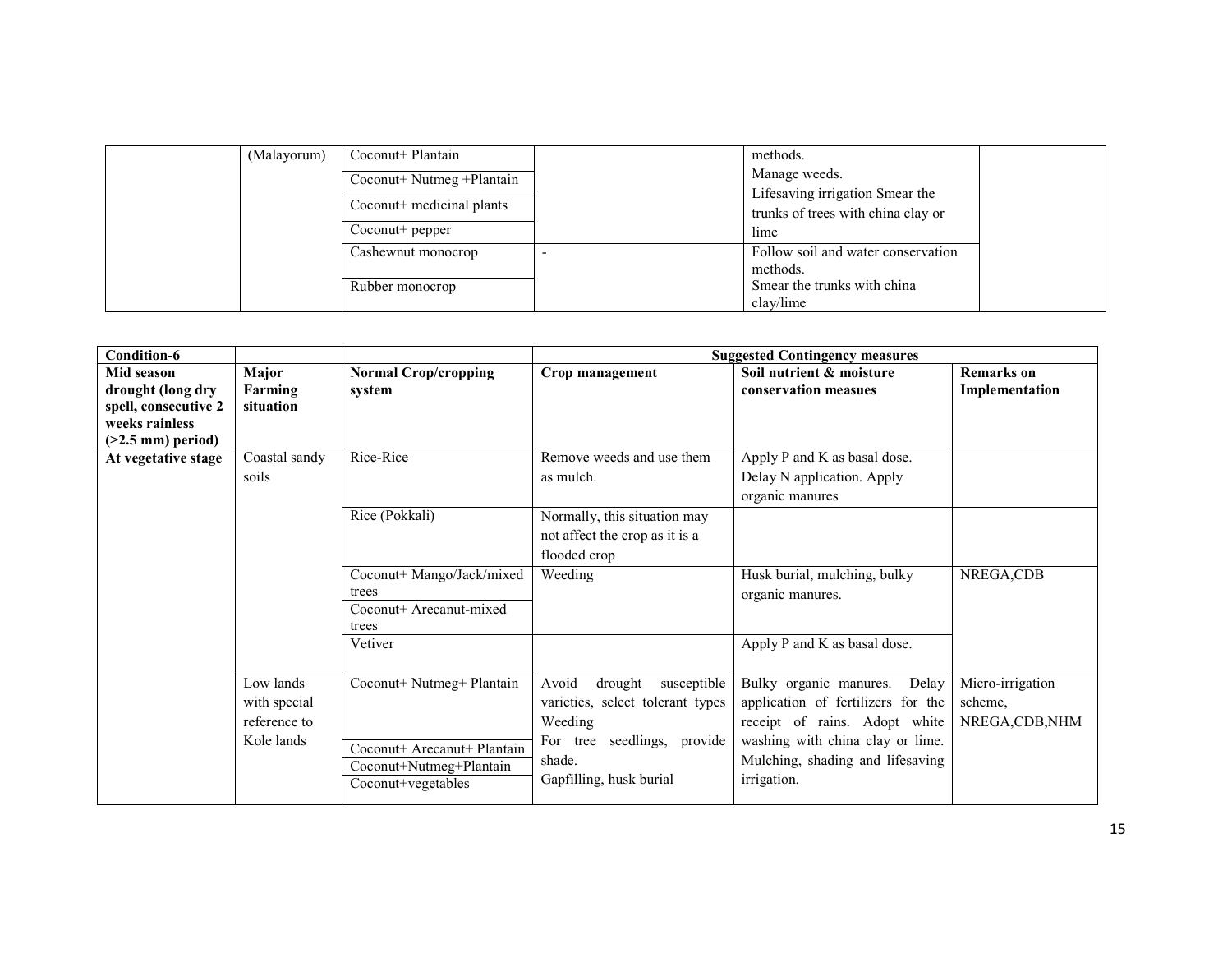| Low lands                 | Rice-Rice                                                                                                                                                                             | Remove weeds and use them<br>as mulch.                                                                                                                         | Apply P and K as basal dose.<br>Delay N application. Apply<br>organic manures                                                                                                                                      |                                                         |
|---------------------------|---------------------------------------------------------------------------------------------------------------------------------------------------------------------------------------|----------------------------------------------------------------------------------------------------------------------------------------------------------------|--------------------------------------------------------------------------------------------------------------------------------------------------------------------------------------------------------------------|---------------------------------------------------------|
|                           | Fallow-Rice                                                                                                                                                                           | The drought period coincide<br>with the fallow period. Start<br>the second crop in time                                                                        | No change                                                                                                                                                                                                          |                                                         |
|                           | Rice-vegetables<br>Rice-Tapioca                                                                                                                                                       | Remove weeds and use them<br>as mulch. Use anti-transpirants                                                                                                   | Apply P and K as basal dose-<br>Delay<br>$\mathbf N$<br>application.<br>Apply organic manures. mulching                                                                                                            | <b>NHM</b>                                              |
| Uplands                   | Rice-Ginger/Turmeric<br>Coconut+ Ginger/Turmeric<br>Coconut+ Mango/Jack/mixed<br>trees<br>Coconut+ Nutmeg<br>Coconut+ Plantain<br>Coconut+Nutmeg+Plantain<br>Coconut+medicinal plants | drought<br>Avoid<br>susceptible<br>varieties, select tolerant types.<br>Provide<br>shade<br>for<br>tree<br>seedlings.<br>Use of anti-transpirants              | Use bulky organic manures.<br>Delay application of fertilizers for<br>the receipt of rains. For tree<br>seedlings, adopt white washing<br>with china clay or lime. Mulching,<br>shading and lifesaving irrigation. | RKVY, NREGA,<br>CDB, NHM,<br>Microirrigation<br>schemes |
|                           | Cashew monocrop<br>Rubber mono crop                                                                                                                                                   | For seedlings, provide shade                                                                                                                                   | Delay fertilizers for the receipt of<br>rains. Mulching. Follow soil and<br>conservation<br>methods.<br>water<br>Smear the trunks of trees with<br>china clay or lime                                              |                                                         |
|                           | Nendran monocrop<br>Vegetables-vegetables<br>Tapioca alone<br>Tapioca-vegetables<br>Vegetables-vegetables                                                                             | Provide shade, manage weeds,<br>mulching.<br>Resowing<br>Use plant growth regulators to<br>regulate<br>flowering<br>in<br>vegetables.<br>Use anti-transpirants | Apply P and K as basal dose-<br>Delay<br>${\bf N}$<br>application<br>Apply<br>organic<br>manures.<br>mulching.<br>Lifesaving irrigation.                                                                           |                                                         |
| High lands<br>(Malayorum) | Coconut+Nutmeg<br>Coconut+Plantain<br>Coconut+Nutmeg+Plantain                                                                                                                         | Provide shade for seedlings.<br>Manage weeds. Use anti-<br>transpirants                                                                                        | Follow<br>soil<br>and<br>water<br>conservation methods. Lifesaving<br>irrigation.                                                                                                                                  | NREGA, CDB,<br>NHM,<br>Microirrigation                  |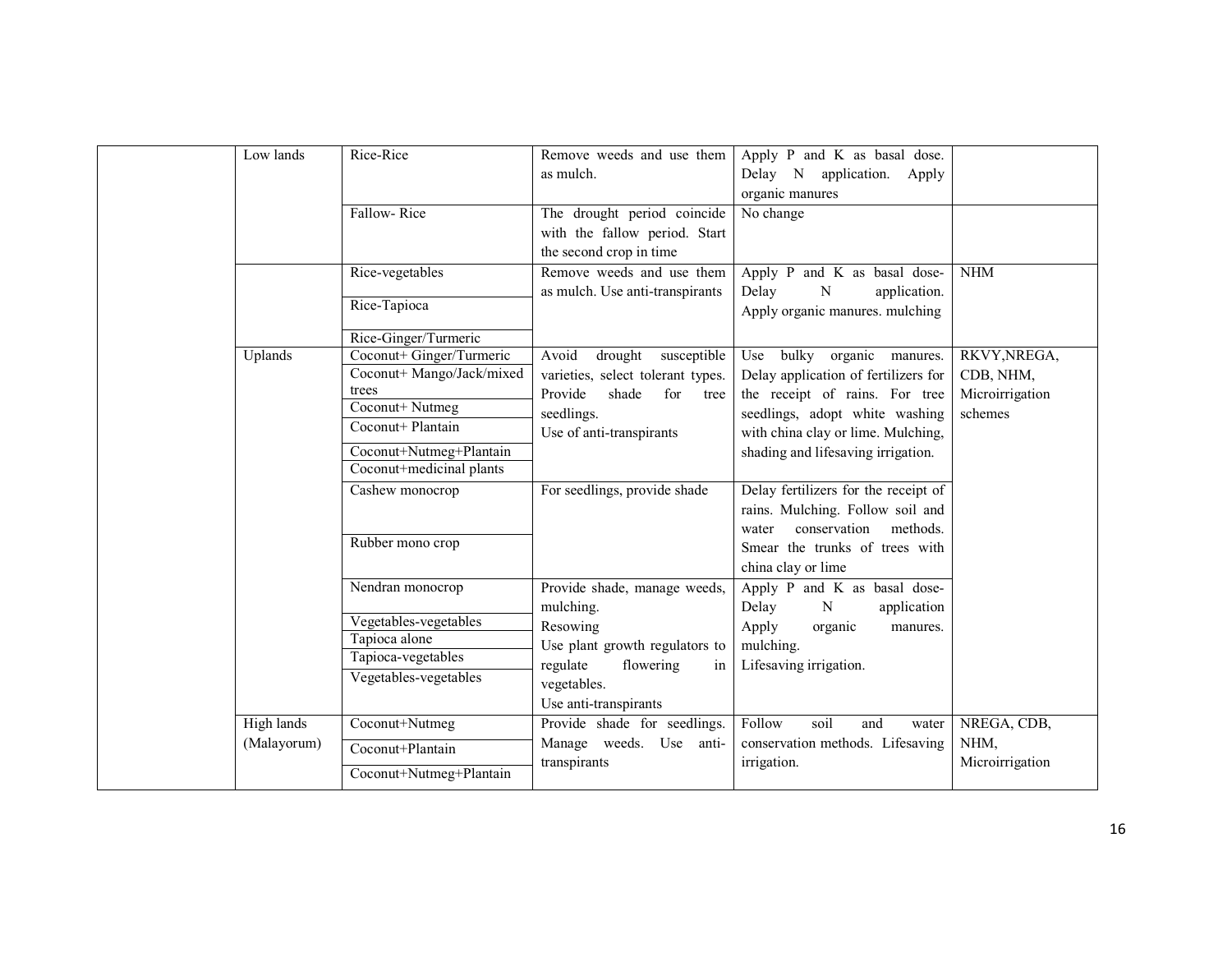|  | Coconut+medicinal plants<br>Coconut+Pepper |                                              | Smear the trunks of trees with schemes<br>china clay or lime |  |
|--|--------------------------------------------|----------------------------------------------|--------------------------------------------------------------|--|
|  | Cashewnut monocrop                         | Provide shade for seedlings.<br>Manage weeds | Follow soil and water<br>conservation methods.               |  |
|  | Rubber mono crop                           |                                              | Smear the trunks with china<br>clav/lime                     |  |

| <b>Condition-7</b>                        |                                                         |                                                                                                                    |                                                                                | <b>Suggested Contingency measures</b>                                                                                                          |                                                  |
|-------------------------------------------|---------------------------------------------------------|--------------------------------------------------------------------------------------------------------------------|--------------------------------------------------------------------------------|------------------------------------------------------------------------------------------------------------------------------------------------|--------------------------------------------------|
| Mid season<br>drought (long dry<br>spell) | Major<br>Farming<br>situation                           | <b>Normal Crop/cropping</b><br>system                                                                              | Crop management                                                                | Soil nutrient & moisture<br>conservation measures                                                                                              | <b>Remarks</b> on<br>Implementation              |
| At flowering<br>stage/fruiting<br>stage   | Coastal sandy<br>soils                                  | Rice-Rice                                                                                                          | Remove weeds and use them as<br>mulches.<br>Use anti-transpirants.             | As a long term strategy, go for rain<br>water harvesting and conservation.                                                                     | <b>NREGA</b>                                     |
|                                           |                                                         | Rice(Pokkali)                                                                                                      | Normally, this situation may not<br>affect the crop as it is a flooded<br>crop |                                                                                                                                                |                                                  |
|                                           |                                                         | $Coconut+$<br>Mango/Jack/mixed trees<br>Coconut+ Arecanut+ mixed<br>trees                                          | Suppress weed growth. Micro-<br>irrigation.<br>Use anti-transpirants           | Rain<br>harvesting<br>and<br>water<br>mulching,<br>bulky<br>conservation,<br>organic manures.                                                  | NREGA, CDB, NHM                                  |
|                                           |                                                         | Vetiver                                                                                                            | NA                                                                             |                                                                                                                                                |                                                  |
|                                           | Low lands<br>with special<br>reference to<br>Kole lands | Coconut+Nutmeg+Plantain<br>Coconut+ Arecanut+<br>Plantain<br>Coconut+ Nutmeg<br>$+$ Plantain<br>Coconut-vegetables |                                                                                | Delay<br>Bulky organic<br>manures.<br>application of fertilizers for the<br>receipt of rains. Mulching, shading<br>and life saving irrigation. | Micro-irrigation<br>scheme, NREGA,<br><b>CDB</b> |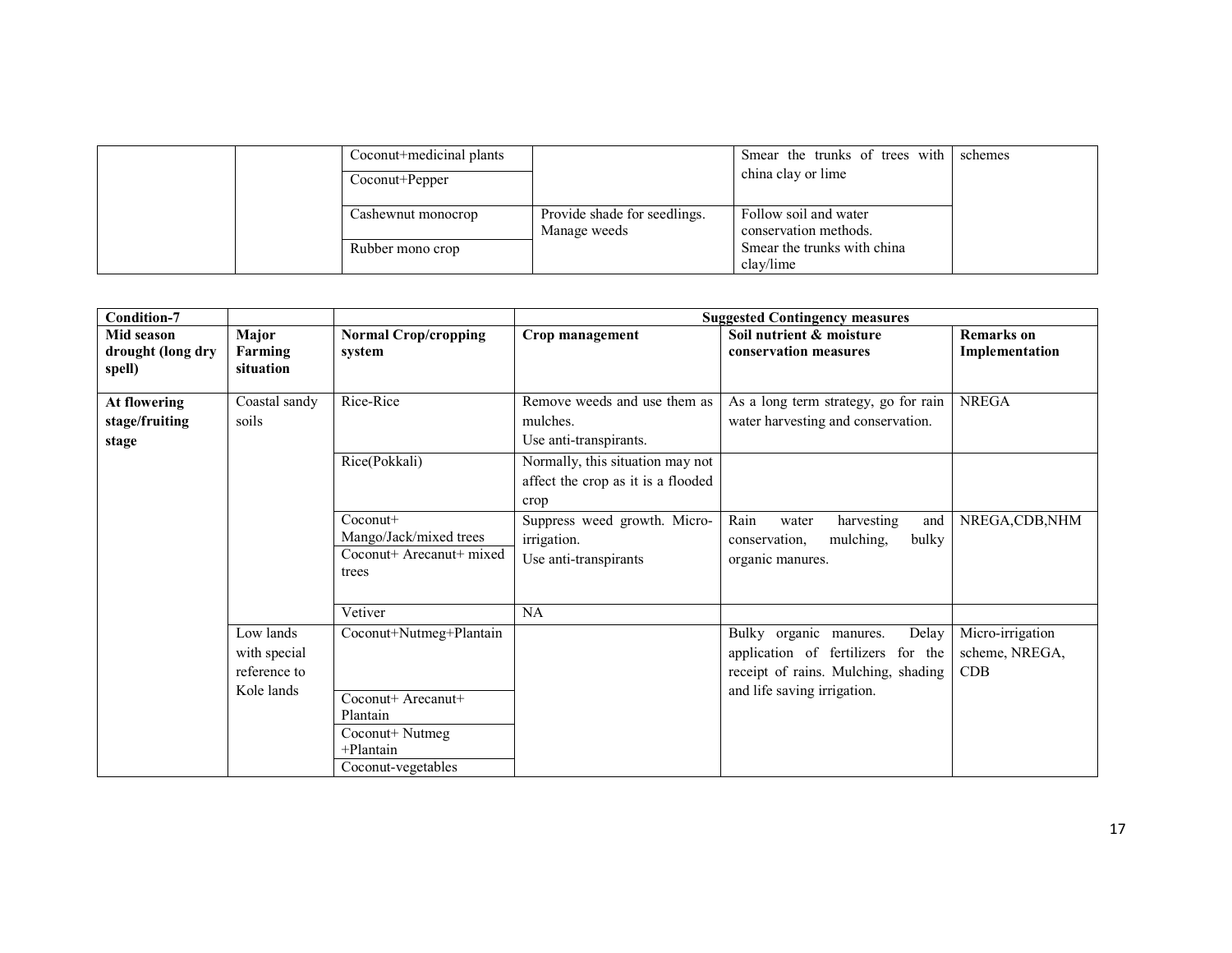| Fallow-Rice<br>The drought period coincide<br>No change<br>with the fallow period. Start the<br>second crop in time<br>Rice-vegetables<br>Fertilizer application should be<br>varieties.<br>Select<br>tolerant<br>Remove weeds and use them as<br>completed before flowering.<br>Rice-Tapioca<br>mulch. Use plant growth<br>regulators to regulate flowering<br>Rice-Ginger/Turmeric<br>vegetables.<br>Use<br>anti-<br>in<br>transpirants<br>Coconut +Ginger/Turmeric<br>Avoid<br>Uplands<br>drought<br>Fertilizer application should be<br>susceptible<br>Coconut<br>varieties. Provide shade, husk<br>completed before flowering.<br>+Mango/Jack/mixed trees<br>burial<br>Mulching, shading and lifesaving<br>Coconut+ Nutmeg<br>irrigation.<br>Coconut+ Plantain<br>Coconut+ Nutmeg+<br>Plantain<br>Coconut+ medicinal plants<br>Fertilizer application should be<br>Cashew monocrop<br>completed before flowering.<br>Follow soil and water conservation<br>methods. Smear the trunks of trees<br>with china clay or lime |                                                |
|-------------------------------------------------------------------------------------------------------------------------------------------------------------------------------------------------------------------------------------------------------------------------------------------------------------------------------------------------------------------------------------------------------------------------------------------------------------------------------------------------------------------------------------------------------------------------------------------------------------------------------------------------------------------------------------------------------------------------------------------------------------------------------------------------------------------------------------------------------------------------------------------------------------------------------------------------------------------------------------------------------------------------------|------------------------------------------------|
|                                                                                                                                                                                                                                                                                                                                                                                                                                                                                                                                                                                                                                                                                                                                                                                                                                                                                                                                                                                                                               |                                                |
|                                                                                                                                                                                                                                                                                                                                                                                                                                                                                                                                                                                                                                                                                                                                                                                                                                                                                                                                                                                                                               | <b>NHM</b>                                     |
|                                                                                                                                                                                                                                                                                                                                                                                                                                                                                                                                                                                                                                                                                                                                                                                                                                                                                                                                                                                                                               | NREGA, NHM,<br>CDB, Microirrigation<br>schemes |
|                                                                                                                                                                                                                                                                                                                                                                                                                                                                                                                                                                                                                                                                                                                                                                                                                                                                                                                                                                                                                               |                                                |
| Rubber monocrop<br>Flowering not important<br>Provide shade, manage weeds,<br>Fertilizer application should<br>Nendran monocrop<br>be<br>mulching. Resowing Use plant<br>completed before flowering.<br>Vegetables-vegetables<br>growth regulators to regulate<br>Lifesaving irrigation.<br>Tapioca alone<br>flowering in vegetables.<br>Tapioca-vegetables<br>Use anti-transpirants<br>Vegetables-vegetables<br>High lands<br>Coconut+ Nutmeg<br>Select drought tolerant types.<br>Follow soil and water conservation<br>NREGA, NHM,                                                                                                                                                                                                                                                                                                                                                                                                                                                                                         | <b>NHM</b>                                     |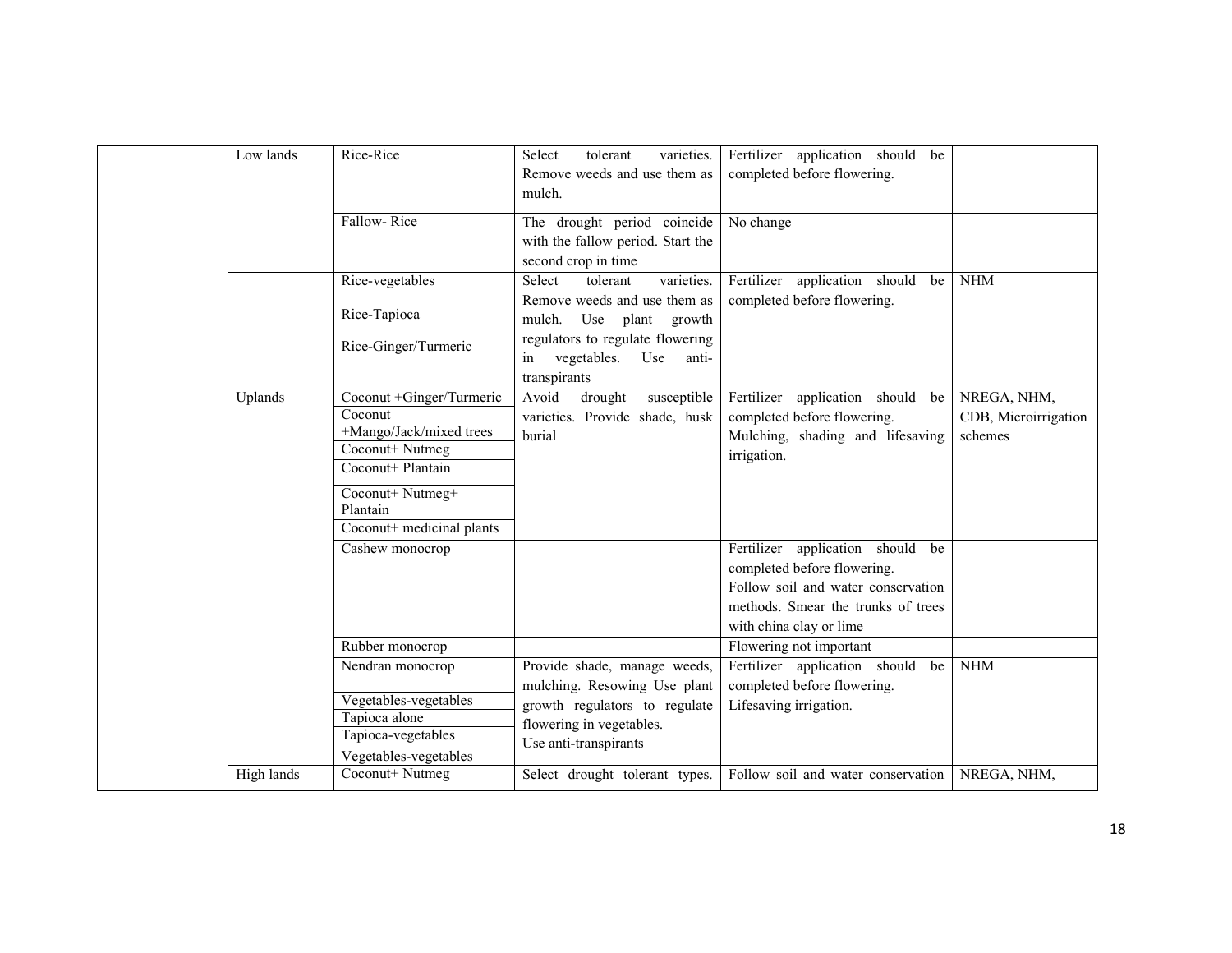| (Malayorum) | Coconut + Plantain        | Manage<br>weeds.        | Use | anti- | methods.        | Manage | weeds.                             | CDB, Microirrigation |
|-------------|---------------------------|-------------------------|-----|-------|-----------------|--------|------------------------------------|----------------------|
|             | $Coconut+Nutmeg+$         | transpirants            |     |       | Lifesaving      |        | irrigation Smear the               | schemes              |
|             | Plantain                  |                         |     |       |                 |        | trunks of trees with china clay or |                      |
|             | Coconut+ Medicinal plants |                         |     |       | lime            |        |                                    |                      |
|             | Coconut+ pepper           |                         |     |       |                 |        |                                    |                      |
|             | Cashewnut monocrop        | Manage weeds            |     |       |                 |        | Follow soil and water conservation |                      |
|             |                           |                         |     |       |                 |        | methods. Smear the trunks with     |                      |
|             |                           |                         |     |       | china clay/lime |        |                                    |                      |
|             | Rubber mono crop          | Flowering not important |     |       |                 |        |                                    |                      |
|             |                           |                         |     |       |                 |        |                                    |                      |

| <b>Condition-8</b>         |                                                      |                                                                                                            |                                                                                | <b>Suggested Contingency measures</b>                                                                                                      |                                            |
|----------------------------|------------------------------------------------------|------------------------------------------------------------------------------------------------------------|--------------------------------------------------------------------------------|--------------------------------------------------------------------------------------------------------------------------------------------|--------------------------------------------|
| <b>Terminal</b><br>drought | <b>Major Farming</b><br>situation                    | <b>Normal Crop/cropping</b><br>system                                                                      | Crop management                                                                | Rabi crop planning                                                                                                                         | <b>Remarks</b> on<br>implementation        |
|                            | Coastal sandy<br>soils                               | Rice-Rice                                                                                                  | Harvest at physiological<br>maturity                                           | Change the sequence to Rice-pulses or<br>Rice-oilseeds                                                                                     |                                            |
|                            |                                                      | Rice(Pokkali)                                                                                              | Normally, this situation may<br>not affect the crop as it is a<br>flooded crop | No Rice crop during this season.                                                                                                           |                                            |
|                            |                                                      | Coconut +Mango/Jack/mixed<br>trees<br>Coconut+ Arecanut+ mixed<br>trees                                    | Mulching, providing shading,<br>etc.                                           | $\overline{\phantom{a}}$                                                                                                                   | <b>RKVY, NREGA</b>                         |
|                            |                                                      | Vetiver                                                                                                    | <b>NA</b>                                                                      |                                                                                                                                            |                                            |
|                            | Low lands with<br>special reference<br>to Kole lands | Coconut+ Nutmeg+ Plantain<br>Coconut+ Arecanut+ Plantain<br>Coconut+Nutmeg+Plantain<br>Coconut+ Vegetables | Mulching, shading and<br>life<br>saving irrigation.                            | For vegetables, Start the sowing of<br>seeds in containers like polybags<br>/planting trays for shifting to main<br>field after 15-20days. | Micro-irrigation<br>scheme,<br>RKVY, NREGA |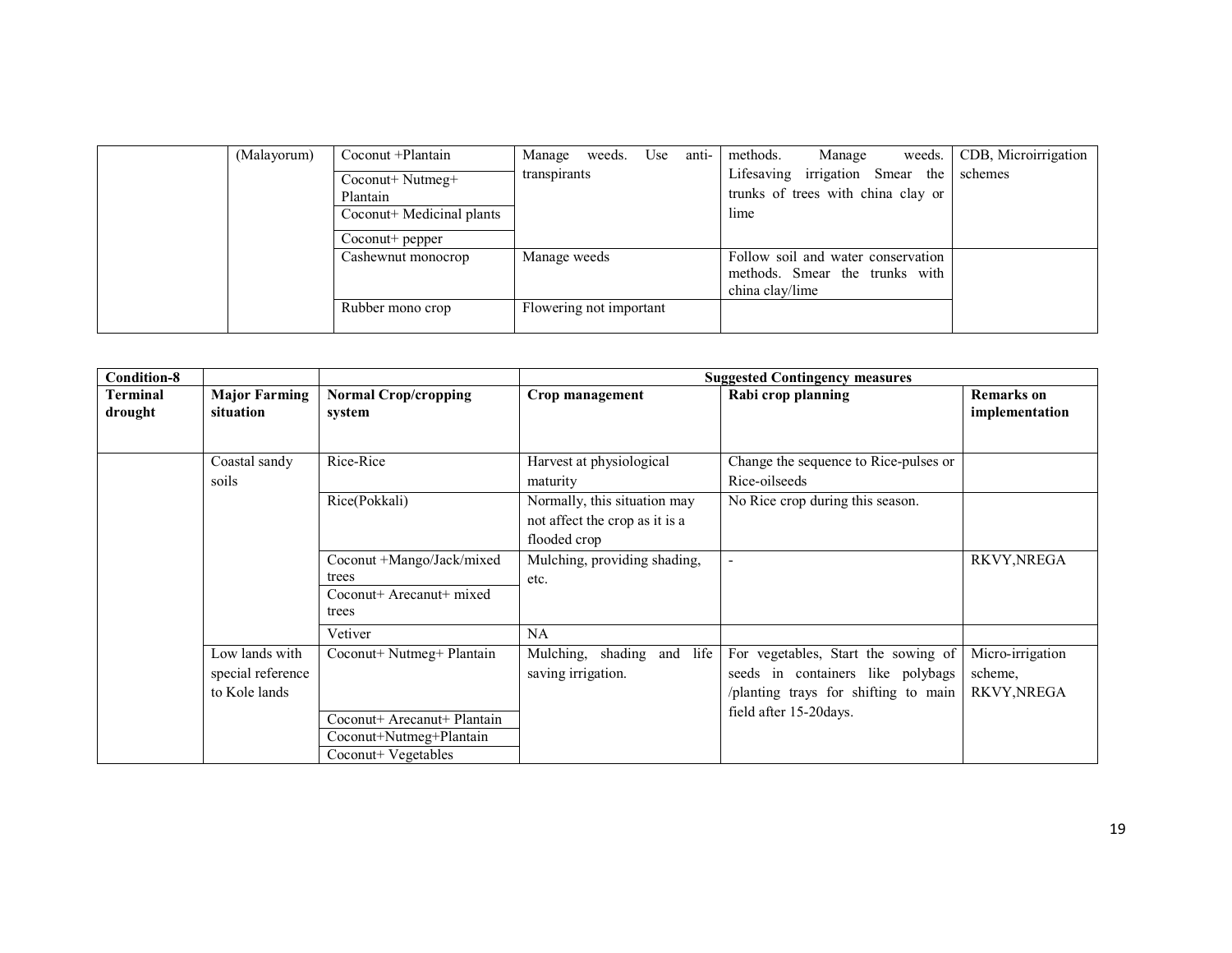| Low lands                 | Rice-Rice                                                                                                                                                      | Select tolerant varieties                                                                                                                          | Change the sequence to Rice-pulses or<br>Rice-oilseeds.<br>As a long term<br>strategy, go for rain water harvesting<br>and conservation.                                                                                              |                                                   |
|---------------------------|----------------------------------------------------------------------------------------------------------------------------------------------------------------|----------------------------------------------------------------------------------------------------------------------------------------------------|---------------------------------------------------------------------------------------------------------------------------------------------------------------------------------------------------------------------------------------|---------------------------------------------------|
|                           | Fallow-Rice                                                                                                                                                    | The drought period coincide<br>with the fallow period.                                                                                             | If terminal drought persists, take<br>pulses or oilseeds depending on<br>rainfall                                                                                                                                                     |                                                   |
|                           | Rice-vegetables<br>Rice-Tapioca<br>Rice-Ginger/Turmeric                                                                                                        | Use plant growth regulators to<br>regulate<br>flowering<br>in<br>vegetables.<br>Use anti-transpirants                                              | tolerant<br>Select<br>varieties.<br>For<br>vegetables, Start the sowing of seeds<br>in containers like polybags /planting<br>trays for shifting to main field after<br>15-20days. Mulching.                                           | <b>NHM</b>                                        |
| Uplands                   | Coconut+ Ginger/Turmeric<br>Coconut+ Mango/Jack/mixed<br>trees<br>Coconut+ Nutmeg<br>Coconut+ Plantain<br>Coconut+Nutmeg+Plantain<br>Coconut+ medicinal plants | Avoid<br>drought<br>susceptible<br>varieties. Provide shade, husk<br>burial                                                                        | Mulching, shading and lifesaving<br>irrigation.                                                                                                                                                                                       | NREGA, CDB,<br>NHM,<br>Microirrigation<br>schemes |
|                           | Cashew monocrop                                                                                                                                                | Precautionary measures against<br>tea mosquito in cashew                                                                                           | Follow soil and water conservation<br>methods.                                                                                                                                                                                        |                                                   |
|                           | Rubber monocrop                                                                                                                                                |                                                                                                                                                    | Follow soil and water conservation<br>methods. Smear the trunks with china<br>clay/lime                                                                                                                                               |                                                   |
|                           | Nendran monocrop<br>Vegetables-vegetables<br>Tapioca alone<br>Tapioca-vegetables<br>Vegetables-vegetables                                                      | Provide shade, manage weeds,<br>mulching. Resowing Use plant<br>growth regulators to regulate<br>flowering in vegetables. Use<br>anti-transpirants | Mulching,<br>Lifesaving<br>irrigation.<br>Select<br>tolerant<br>varieties.<br>For<br>vegetables, Start the sowing of seeds<br>in containers like polybags /planting<br>trays for shifting to main field after<br>15-20days. Mulching. | NREGA, NHM,<br>Microirrigation<br>schemes         |
| High lands<br>(Malayorum) | Coconut+Nutmeg<br>Coconut+Plantain                                                                                                                             | Select drought tolerant types.<br>Manage weeds. Use anti-                                                                                          | Follow soil and water conservation<br>methods. Manage weeds. Lifesaving                                                                                                                                                               | NREGA, NHM,<br>CDB,                               |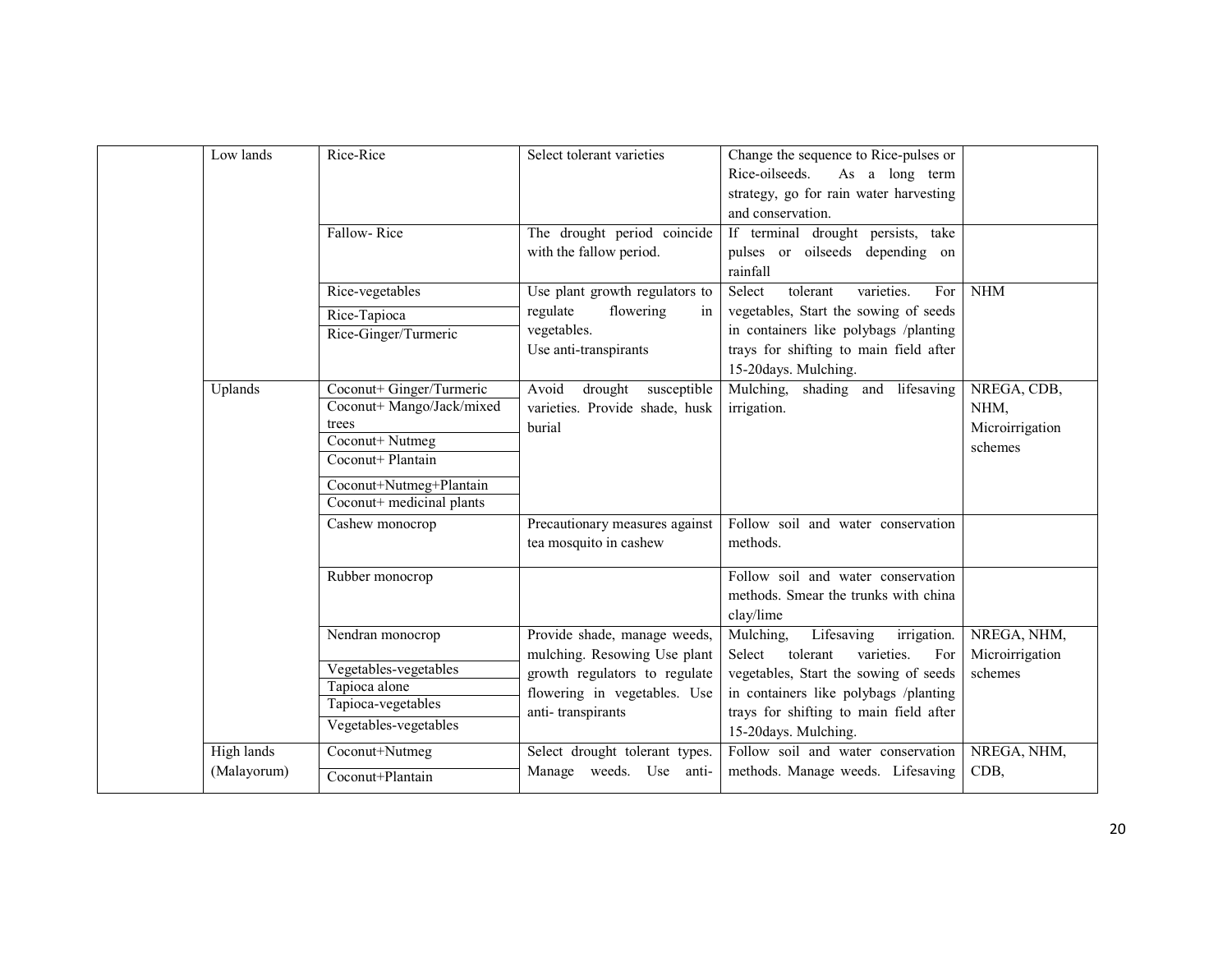|  | Coconut+Nutmeg+Plantain  | transpirants                   | irrigation Smear the trunks of trees | Microirrigation |
|--|--------------------------|--------------------------------|--------------------------------------|-----------------|
|  | Coconut+medicinal plants |                                | with china clay or lime              | schemes         |
|  | Coconut+pepper           |                                |                                      |                 |
|  | Cashew nut monocrop      | Precautionary measures against | Follow soil and water conservation   |                 |
|  |                          | tea mosquito in cashew.        | methods.                             |                 |
|  |                          | Manage weeds                   |                                      |                 |
|  | Rubber mono crop         |                                | Follow soil and water conservation   |                 |
|  |                          |                                | methods. Smear the trunks with china |                 |
|  |                          |                                | clay/lime                            |                 |

#### 2.1.2Irrigated situation

| <b>Condition-1</b>  |                      |                             |                                  | <b>Suggested Contingency measures</b>  |                   |
|---------------------|----------------------|-----------------------------|----------------------------------|----------------------------------------|-------------------|
| Delayed release of  | <b>Major Farming</b> | <b>Normal Crop/cropping</b> | Change in crop/cropping          | <b>Agronomic measures</b>              | <b>Remarks</b> on |
| water in canals     | situation            | system                      | system                           |                                        | Implementation    |
| due to low rainfall |                      |                             |                                  |                                        |                   |
|                     | Coastal sandy        | Rice-Rice                   | Short duration Rice (SD)-Rice    | Direct seeding for the first crop.     |                   |
|                     |                      |                             |                                  | Adopt phasic stress irrigation for the |                   |
|                     |                      |                             |                                  | first crop.                            |                   |
|                     |                      |                             |                                  | Use pre-emergence herbicides           |                   |
|                     |                      |                             |                                  | Use organic manures.                   |                   |
|                     | Low lands with       | Rabi Rice                   | Delay planting.<br>Use<br>Short  | Use pre-emergence herbicides           |                   |
|                     | special reference    |                             | duration Rice (SD)               | Use organic manures.                   |                   |
|                     | to Kole lands        |                             |                                  |                                        |                   |
|                     | Low lands            | Rice-Rice                   | Choice of drought tolerant and   | Direct seeding for the first crop.     |                   |
|                     |                      |                             | short duration varieties for the | Adopt phasic stress irrigation for the |                   |
|                     |                      |                             | first crop                       | first crop.                            |                   |
|                     |                      |                             |                                  | Use pre-emergence herbicides           |                   |
|                     |                      |                             |                                  | Use organic manures.                   |                   |
|                     |                      | Rice-Vegetables             | Rice (SD)-vegetables             | Mulching, organic manures, micro-      | NREGA, NHM        |
|                     |                      |                             |                                  | irrigation for vegetables              | Microirrigation   |
|                     |                      | Nendran banana              | Delay planting                   | Mulching,<br>organic<br>manures.       | schemes           |
|                     |                      |                             |                                  | Microirrigation.                       |                   |
|                     | <b>Uplands</b>       | Nendran banana              | Select drought tolerant and      | Mulching,<br>organic<br>manures.       |                   |
|                     |                      |                             | short duration varieties.        | Microirrigation. Follow soil and water |                   |
|                     |                      |                             |                                  | conservation methods.                  |                   |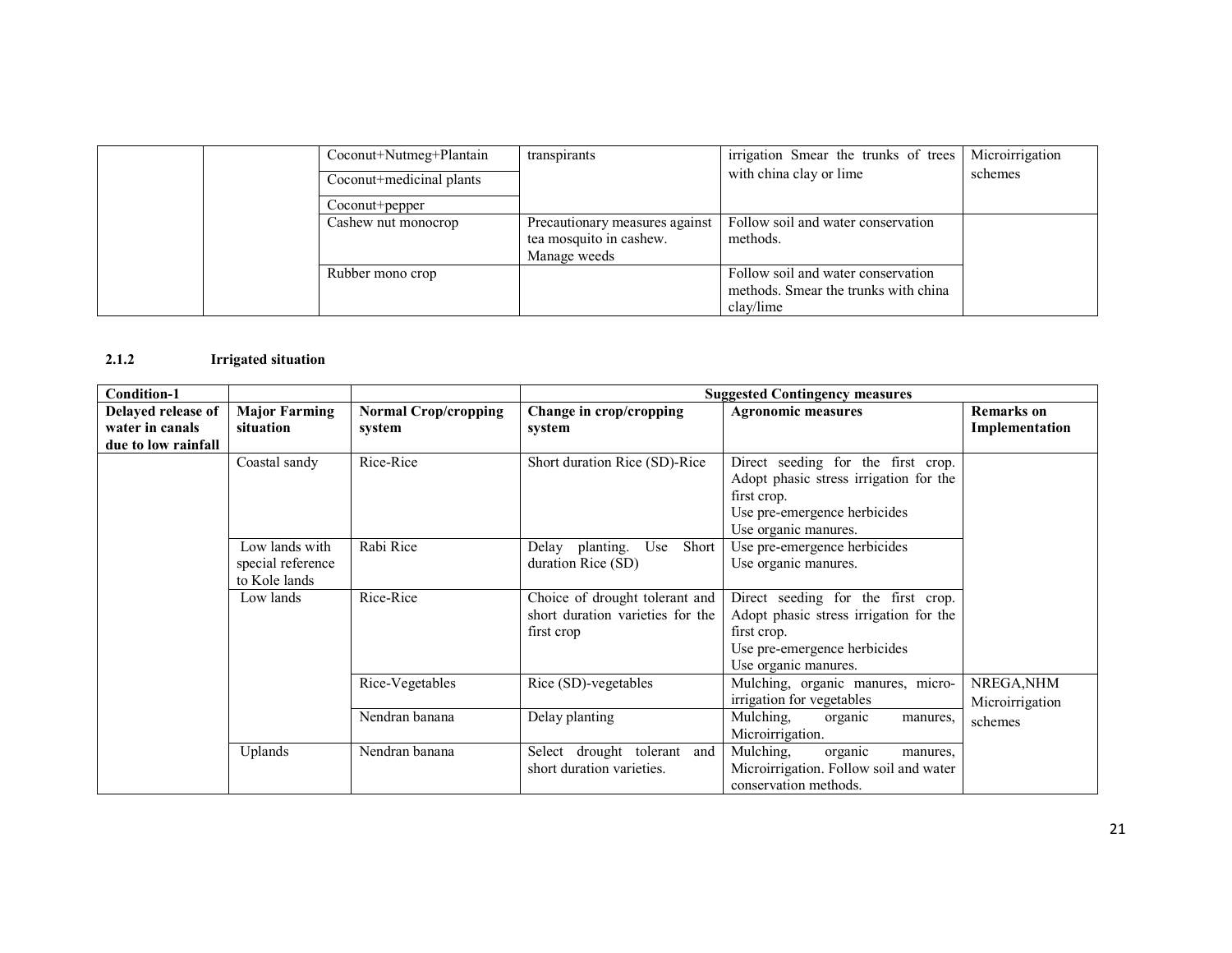| Condition-2                           |                                                      |                                       | <b>Suggested Contingency measures</b>                                            |                                                                                                                                                                                           |                                          |  |
|---------------------------------------|------------------------------------------------------|---------------------------------------|----------------------------------------------------------------------------------|-------------------------------------------------------------------------------------------------------------------------------------------------------------------------------------------|------------------------------------------|--|
| Limited release of<br>water in canals | <b>Major Farming</b><br>situation                    | <b>Normal Crop/cropping</b><br>system | Change in crop/cropping<br>system                                                | <b>Agronomic measures</b>                                                                                                                                                                 | <b>Remarks</b> on<br>Implementation      |  |
| due to low rainfall                   | Coastal sandy<br>soils                               | Rice-Rice                             | Rice(SD)-Rice                                                                    | • Direct seeding for the first crop.<br>Adopt phasic stress irrigation for<br>the first crop.<br>· Use pre-emergence herbicides.<br>Use organic manures.<br>• Reduced depth of irrigation |                                          |  |
|                                       | Low lands with<br>special reference<br>to Kole lands | Rabi Rice                             | Rice (SD)                                                                        | · Use pre-emergence herbicides.<br>Use organic manures.<br>• Adopt phasic stress irrigation for<br>the first crop.<br>• Reduced depth of irrigation                                       |                                          |  |
|                                       | Low lands                                            | Rice-Rice                             | Choice of drought tolerant<br>and short duration<br>varieties for the first crop | Direct seeding for the first crop.<br>Adopt phasic stress irrigation for the<br>first crop. Use pre-emergence<br>herbicides. Use organic manures.<br>Reduced depth of irrigation          |                                          |  |
|                                       |                                                      | Rice-vegetables                       | Rice(SD)-pulses/oil seeds                                                        | Reduce area under cropping. Adopt<br>phasic stress irrigation for the first<br>crop. Use pre-emergence herbicides.<br>Use organic manures                                                 | NREGA, NHM<br>Microirrigation<br>schemes |  |
|                                       |                                                      | Nendran banana                        | Delay planting                                                                   | Mulching, organic manures., micro-<br>irrigation                                                                                                                                          |                                          |  |
|                                       | Uplands                                              | Nendran banana                        | Select drought tolerant<br>and short duration<br>varieties.                      | Mulching, organic manures, micro-<br>irrigation.<br>Follow soil and water conservation<br>methods                                                                                         |                                          |  |

| $\mathop{\mathsf{Condition}}\nolimits\mathop{\mathsf{3}}\nolimits$ |                      |                             | <b>Suggested Contingency measures</b> |                              |                |
|--------------------------------------------------------------------|----------------------|-----------------------------|---------------------------------------|------------------------------|----------------|
| Non-release of                                                     | <b>Major Farming</b> | <b>Normal Crop/cropping</b> | <b>Change in crop/cropping</b>        | <b>Agronomic measures</b>    | Remarks on     |
| water in canals                                                    | situation            | svstem                      | svstem                                |                              | Implementation |
| under delaved                                                      | Coastal sandv        | Rice-Rice                   | Single crop Rice (SD) or              | Delayed sowing               |                |
| onset of monsoon                                                   |                      |                             |                                       | Use pre-emergence herbicides |                |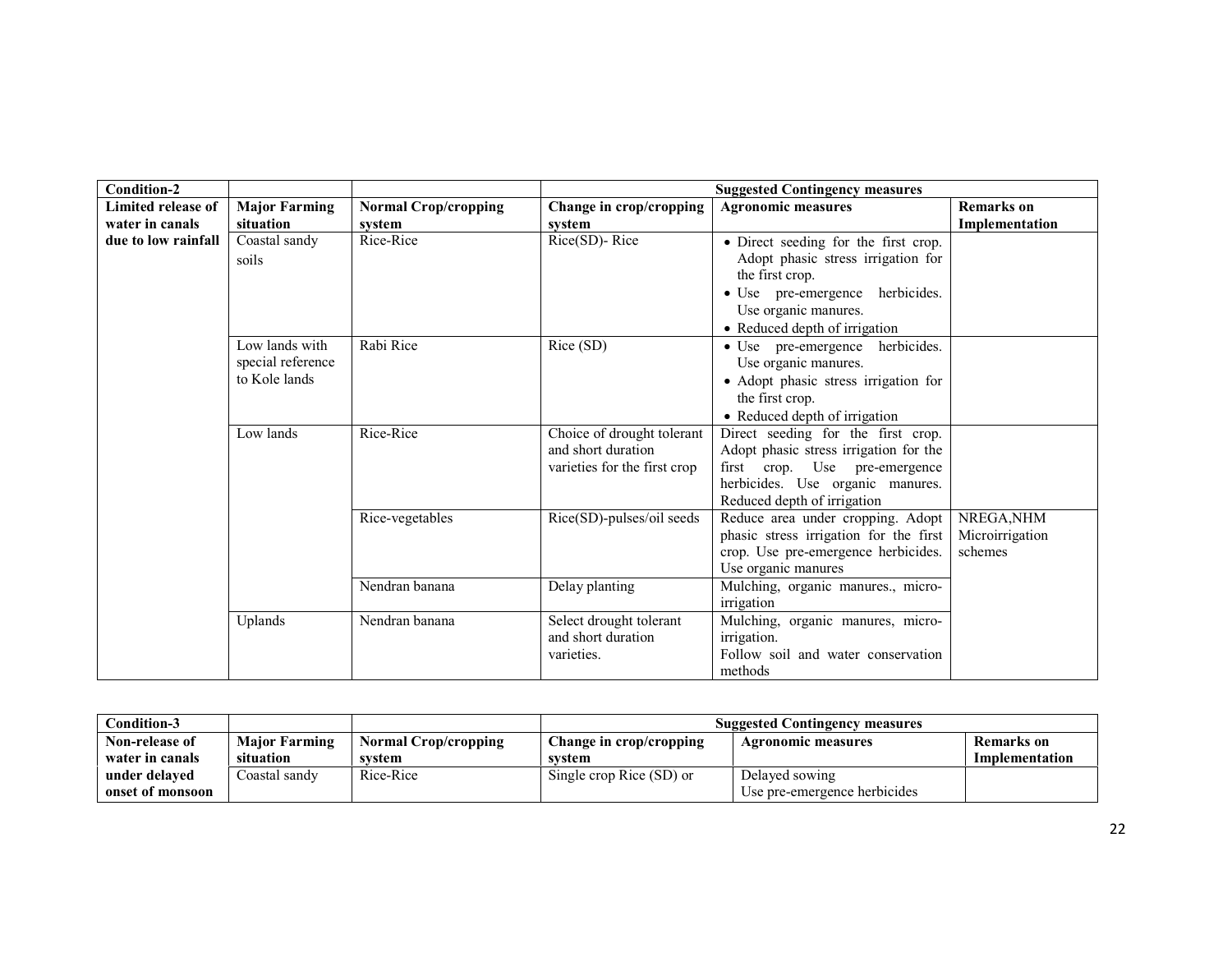| in catchment | soils             |                 | pulses or oil seeds                                        | Use organic manures                                                           |                 |
|--------------|-------------------|-----------------|------------------------------------------------------------|-------------------------------------------------------------------------------|-----------------|
|              |                   |                 |                                                            | Rainwater harvesting                                                          |                 |
|              | Low lands with    | Rabi Rice       | Short duration Rice (SD)                                   | Delay<br>planting                                                             |                 |
|              | special reference |                 |                                                            | Use pre-emergence herbicides                                                  |                 |
|              | to Kole lands     |                 |                                                            | Use organic manures.                                                          |                 |
|              | Low lands         | Rice-Rice       | Choice of drought tolerant<br>and short duration varieties | Delayed direct seeding for the first<br>crop. Adopt phasic stress irrigation. |                 |
|              |                   |                 | for the first crop                                         | Use pre-emergence herbicides                                                  |                 |
|              |                   |                 |                                                            | Use organic manures.                                                          |                 |
|              |                   | Rice-vegetables | Rice (SD)-Pulses/oil seeds                                 | Delayed direct seeding for the first                                          | NREGA, NHM      |
|              |                   |                 |                                                            | crop. Adopt phasic stress irrigation.                                         | Microirrigation |
|              |                   |                 |                                                            | Use pre-emergence herbicides                                                  | schemes         |
|              |                   |                 |                                                            | Use organic manures.                                                          |                 |
|              |                   | Nendran banana  | Delay planting                                             | Mulching, organic manures. Micro-                                             |                 |
|              |                   |                 |                                                            | irrigation. Follow soil and water                                             |                 |
|              |                   |                 |                                                            | conservation methods                                                          |                 |
|              | Uplands           | Nendran banana  | Select drought tolerant and                                | Mulching, organic manures. Micro-                                             |                 |
|              |                   |                 | short duration varieties                                   | irrigation. Follow soil and water                                             |                 |
|              |                   |                 |                                                            | conservation methods                                                          |                 |

| <b>Condition-4</b>   |                      |                             | <b>Suggested Contingency measures</b> |                                    |                   |  |
|----------------------|----------------------|-----------------------------|---------------------------------------|------------------------------------|-------------------|--|
| Lack of inflows into | <b>Major Farming</b> | <b>Normal Crop/cropping</b> | Change in crop/cropping               | <b>Agronomic measures</b>          | <b>Remarks</b> on |  |
| tanks due to         | situation            | system                      | system                                |                                    | Implementation    |  |
| insufficient/delayed | Coastal sandy        | Rice-Rice                   | Short duration Rice (SD)-             | Direct seeding for the first crop. |                   |  |
| onset of monsoon     | soils                |                             | Rice                                  | Adopt phasic stress irrigation for |                   |  |
|                      |                      |                             |                                       | the first crop.                    |                   |  |
|                      |                      |                             |                                       | Use pre-emergence herbicides       |                   |  |
|                      |                      |                             |                                       | Use organic manures.               |                   |  |
|                      | Low lands            | Rice-Rice                   | Choice of drought tolerant            | Direct seeding for the first crop. |                   |  |
|                      |                      |                             | and short duration varieties          | Adopt phasic stress irrigation for |                   |  |
|                      |                      |                             | for the first crop                    | the first crop.                    |                   |  |
|                      |                      |                             |                                       | Use pre-emergence herbicides       |                   |  |
|                      |                      |                             |                                       | Use organic manures.               |                   |  |
|                      |                      | Rice-vegetables             |                                       |                                    | NREGA, NHM        |  |
|                      |                      |                             |                                       |                                    |                   |  |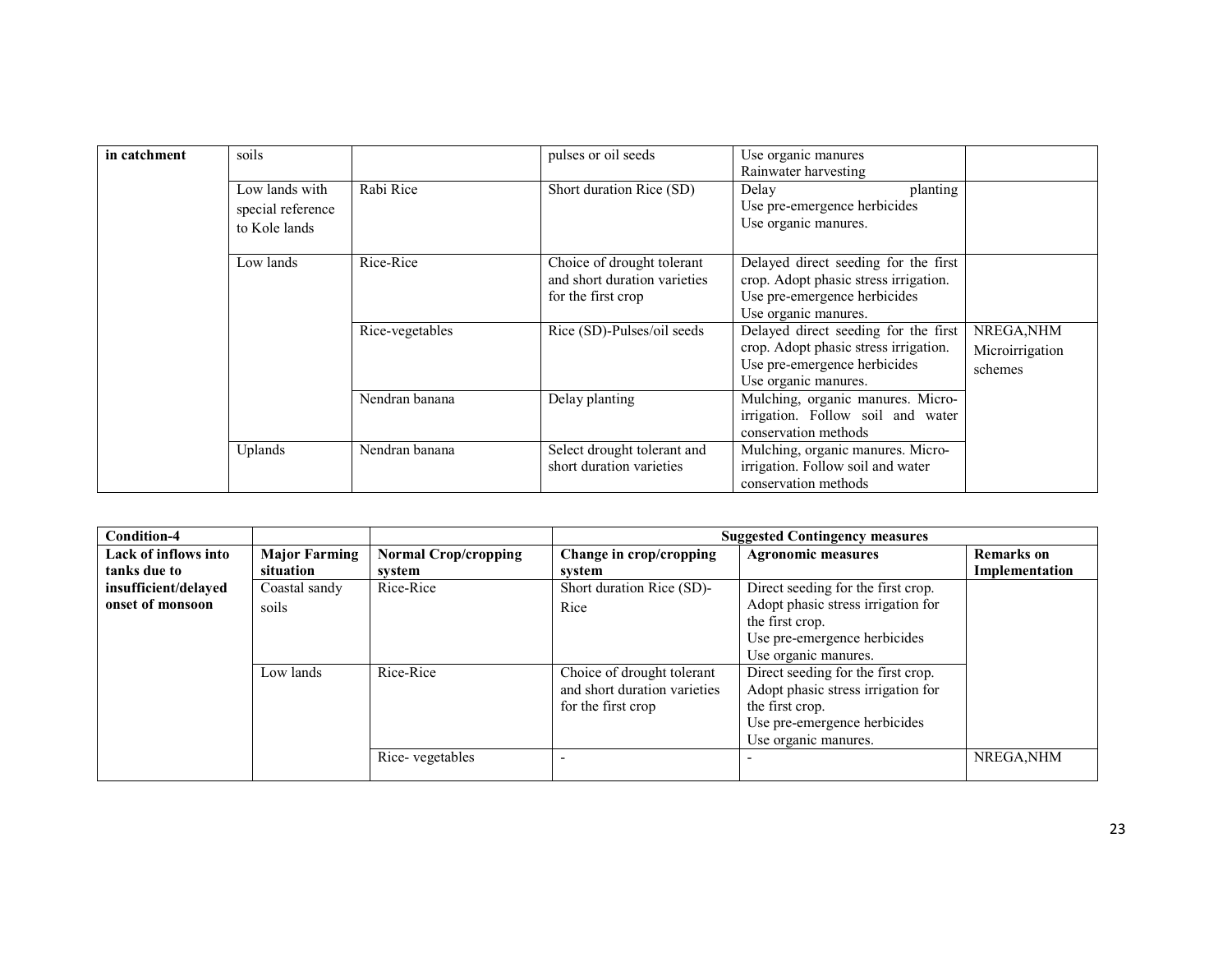|         | Nendran banana | Delay planting                                           | Mulching, organic manures.                                                             | Microirrigation<br>schemes |
|---------|----------------|----------------------------------------------------------|----------------------------------------------------------------------------------------|----------------------------|
| Jplands | Nendran banana | Select drought tolerant and<br>short duration varieties. | Follow soil and water conservation<br>methods. Manage weeds.<br>Lifesaving irrigation. |                            |

| <b>Condition-5</b>         |                      |                             | <b>Suggested Contingency measures</b>                  |                                                            |                   |  |
|----------------------------|----------------------|-----------------------------|--------------------------------------------------------|------------------------------------------------------------|-------------------|--|
| <b>Insufficient ground</b> | <b>Major Farming</b> | <b>Normal Crop/cropping</b> | Change in                                              | <b>Agronomic measures</b>                                  | <b>Remarks</b> on |  |
| water recharge due         | situation            | system                      | crop/cropping system                                   |                                                            | Implementation    |  |
| to low rainfall            | Coastal sandy        | Rice-Rice                   | Short duration Rice (SD)-                              | Make fool proof field bunds. Direct                        |                   |  |
|                            | soils                |                             | Rice                                                   | seeding for the first crop. Adopt                          |                   |  |
|                            |                      |                             |                                                        | phasic stress irrigation for the first                     |                   |  |
|                            |                      |                             |                                                        | crop.                                                      |                   |  |
|                            |                      |                             |                                                        | Use pre-emergence herbicides. Use                          |                   |  |
|                            |                      |                             |                                                        | organic manures.                                           |                   |  |
|                            |                      |                             |                                                        | Check dams, percolation dams, rain                         |                   |  |
|                            |                      |                             |                                                        | water harvesting                                           |                   |  |
|                            | Low lands            | Rice-Rice                   | Choice<br>of<br>drought                                | Make fool proof field bunds. Direct                        |                   |  |
|                            |                      |                             | short<br>tolerant<br>and                               | seeding for the first crop. Adopt                          |                   |  |
|                            |                      |                             | duration varieties for the                             | phasic stress irrigation for the first                     |                   |  |
|                            |                      |                             | first crop                                             | crop.                                                      |                   |  |
|                            |                      |                             |                                                        | Use pre-emergence herbicides                               |                   |  |
|                            |                      |                             |                                                        | Use organic manures.                                       |                   |  |
|                            |                      |                             |                                                        | Check dams, percolation dams, rain                         |                   |  |
|                            |                      |                             |                                                        | water harvesting                                           |                   |  |
|                            |                      | Coconut+ Medicinal plants   | Select<br>drought tolerant<br>short<br>and<br>duration | Delayed<br>planting.<br>Follow soil and water conservation | NREGA, NHM        |  |
|                            |                      | Vegetables-Vegetables       | varieties of<br>medicinal                              | methods.                                                   | Micro-irrigation  |  |
|                            |                      |                             | plants/vegetables                                      | Manage<br>weeds.                                           | schemes           |  |
|                            |                      |                             |                                                        | Check dams, percolation dams, rain                         |                   |  |
|                            |                      |                             |                                                        | water harvesting                                           |                   |  |
|                            |                      | Nendran banana              | Delay planting                                         | Mulching, organic manures. Check                           |                   |  |
|                            |                      |                             |                                                        | dams, percolation dams, rain water                         |                   |  |
|                            |                      |                             |                                                        | harvesting                                                 |                   |  |
|                            | Uplands              | Nendran banana              | Select<br>drought tolerant                             | Follow soil and water conservation                         |                   |  |
|                            |                      |                             | short<br>and<br>duration                               | methods. Check dams, percolation                           |                   |  |
|                            |                      |                             | varieties                                              | dams, rain water harvesting.                               |                   |  |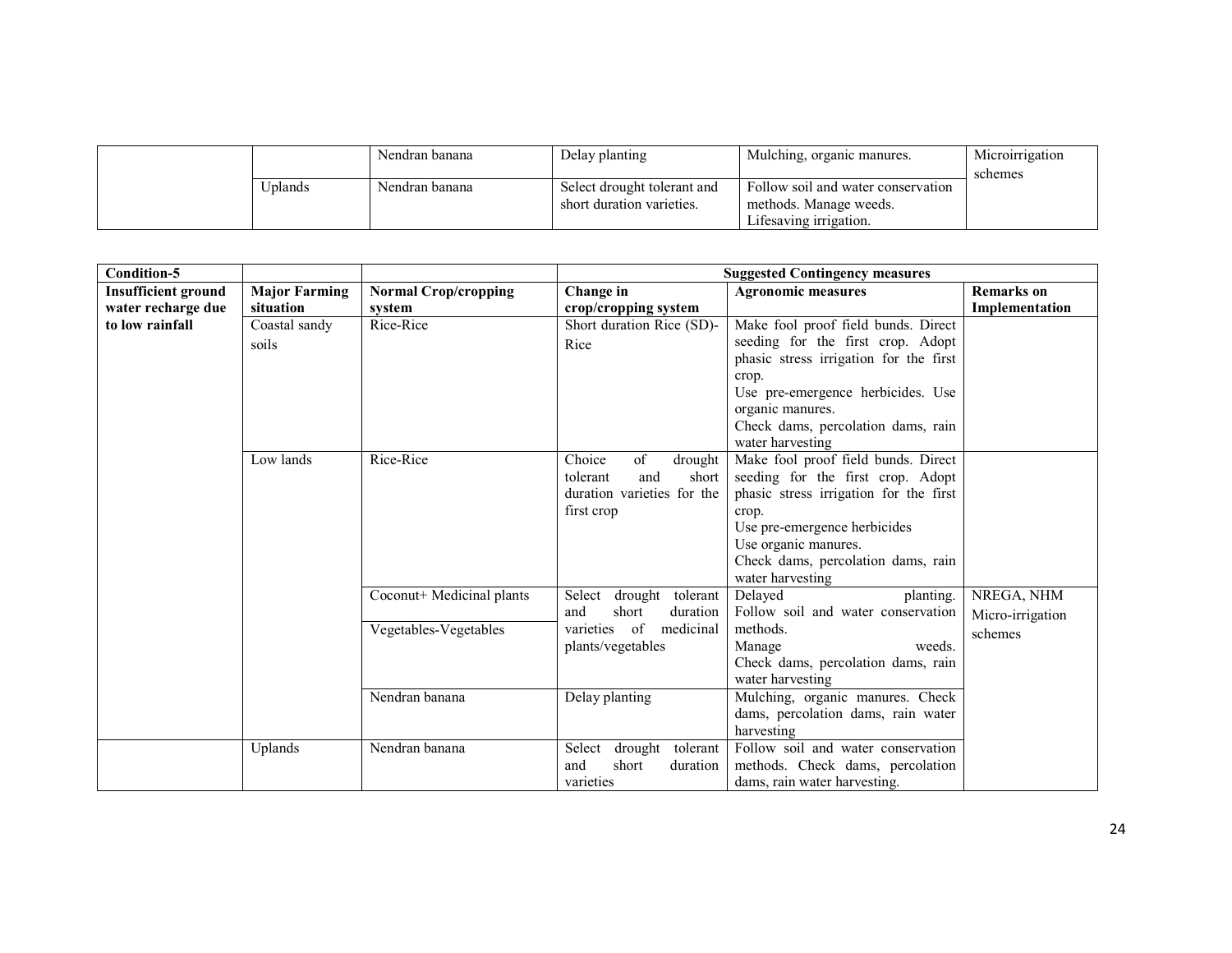### 2.2 Unusual rains (untimely, unseasonal, etc) (for both rainfed and irrigated situations)

| Condition                                                               | <b>Suggested contingency measure</b> |                           |                                                                                                                                                                                        |                                                         |  |
|-------------------------------------------------------------------------|--------------------------------------|---------------------------|----------------------------------------------------------------------------------------------------------------------------------------------------------------------------------------|---------------------------------------------------------|--|
| Continuous high rainfall in<br>a short span leading to<br>water logging | <b>Vegetative stage</b>              | <b>Flowering stage</b>    | Crop maturity stage                                                                                                                                                                    | Post harvest                                            |  |
| Rice                                                                    | Improve drainage facility            | Improve drainage facility | Improve drainage facility, Cultivation of<br>Improve drying facilities,<br>varieties having seed dormancy,<br>storage facility/ godowns<br>Harvest the crop at physiological maturity. |                                                         |  |
| Tapioca                                                                 | $-do-$                               | $-do-$                    | Improve drainage facility,<br>Harvest the crop earlier.                                                                                                                                | $-do-$                                                  |  |
| <b>Horticulture</b>                                                     |                                      |                           |                                                                                                                                                                                        |                                                         |  |
| Vegetables                                                              | $-do-$                               | $-do-$                    | Improve drainage facility,<br>Harvest the crop at physiological maturity.                                                                                                              | $-do-$                                                  |  |
| Coconut                                                                 |                                      |                           |                                                                                                                                                                                        |                                                         |  |
| Pepper                                                                  |                                      |                           |                                                                                                                                                                                        |                                                         |  |
| Banana                                                                  |                                      |                           |                                                                                                                                                                                        |                                                         |  |
| Arecanut                                                                | temporary storage structures.        |                           | Improve drainage facility by the formation of drainage channels. Divert the rainwater to ponds and                                                                                     | $-do-$                                                  |  |
| Nutmeg                                                                  |                                      |                           |                                                                                                                                                                                        |                                                         |  |
| Cashewnut                                                               |                                      |                           |                                                                                                                                                                                        |                                                         |  |
| Rubber                                                                  |                                      |                           |                                                                                                                                                                                        |                                                         |  |
| Heavy rainfall with high<br>speed winds in a short span                 |                                      |                           |                                                                                                                                                                                        |                                                         |  |
| Rice                                                                    | Improve drainage facility            | Improve drainage facility | Improve drainage facility,<br>Cultivation of varieties having<br>seed dormancy,<br>Harvest the crop at<br>physiological maturity.                                                      | Improve drying facilities,<br>storage facility/ godowns |  |
| Tapioca                                                                 | $-do-$                               | $-do-$                    | Improve drainage facility,<br>Harvest the crop earlier.                                                                                                                                | $-do-$                                                  |  |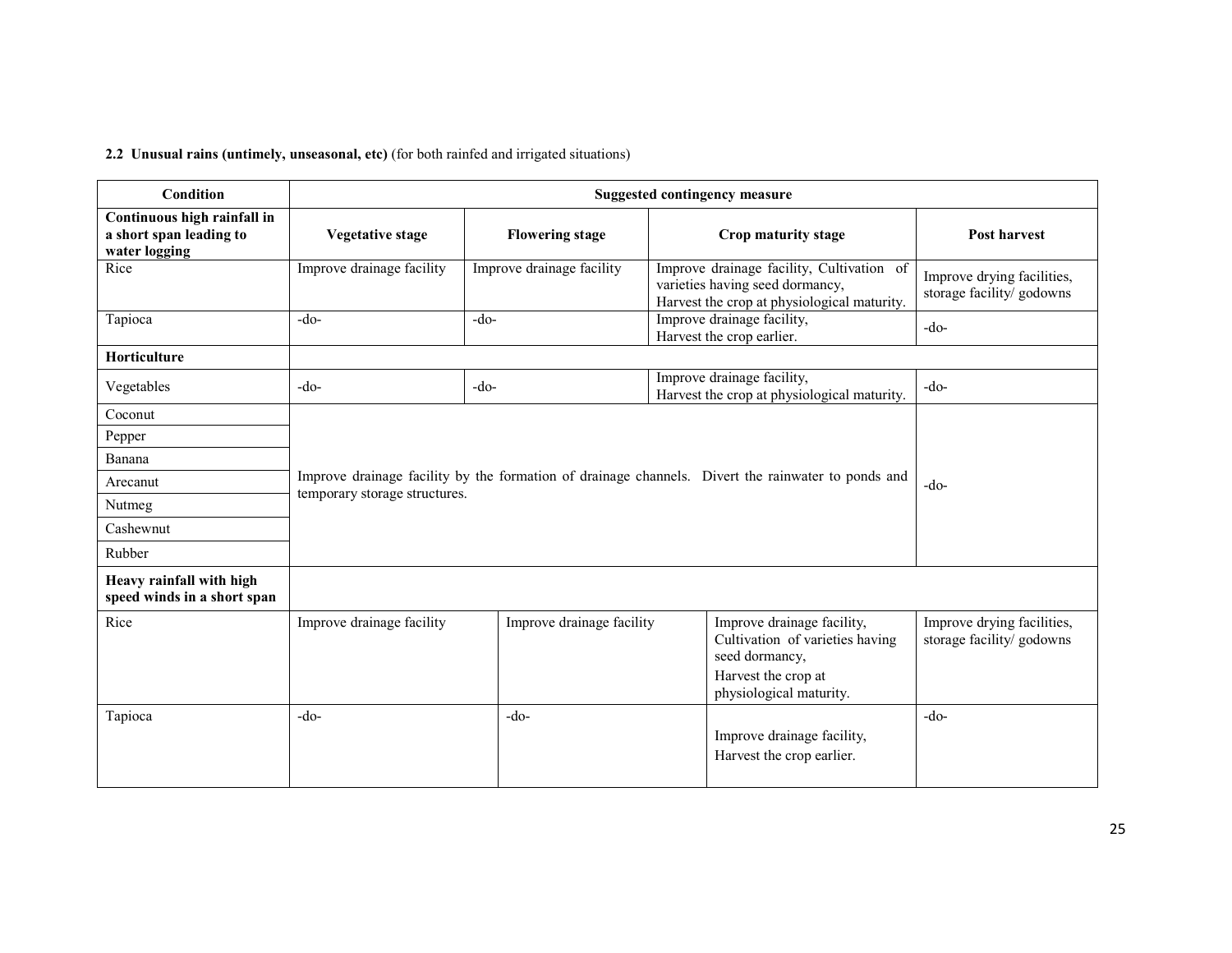| <b>Horticulture</b> |                           |                                                                                                                                                                                |                                                                              |        |  |  |
|---------------------|---------------------------|--------------------------------------------------------------------------------------------------------------------------------------------------------------------------------|------------------------------------------------------------------------------|--------|--|--|
| Vegetables          | Improve drainage facility | Improve drainage facility                                                                                                                                                      | Improve drainage facility,<br>Harvest the crop at<br>physiological maturity. | $-do-$ |  |  |
| Coconut             |                           |                                                                                                                                                                                |                                                                              | -do-   |  |  |
| Pepper              |                           | Improve drainage facility by the formation of drainage channels. Divert the rainwater to ponds and<br>temporary storage structures. Propping of Banana plants to avoid lodging |                                                                              |        |  |  |
| Banana              |                           |                                                                                                                                                                                |                                                                              |        |  |  |
| Arecanut            |                           |                                                                                                                                                                                |                                                                              |        |  |  |
| Nutmeg              |                           |                                                                                                                                                                                |                                                                              |        |  |  |
| Cashew nut          |                           |                                                                                                                                                                                |                                                                              |        |  |  |
| Rubber              |                           |                                                                                                                                                                                |                                                                              |        |  |  |

| Condition                                                    | <b>Suggested contingency measure</b>                                                                                                                                                                                                                                                                                                 |                        |                     |                          |  |  |
|--------------------------------------------------------------|--------------------------------------------------------------------------------------------------------------------------------------------------------------------------------------------------------------------------------------------------------------------------------------------------------------------------------------|------------------------|---------------------|--------------------------|--|--|
| Outbreak of pests and<br>diseases due to<br>unseasonal rains | Vegetative stage                                                                                                                                                                                                                                                                                                                     | <b>Flowering stage</b> | Crop maturity stage | Post harvest             |  |  |
| Rice                                                         | the<br>Harvest<br>at<br>crop<br>Cultivation of tolerant/resistant varieties, Application of bio-control agents,<br>physiological maturity.<br>Use of disease free seeds, Proper seed treatment, Balanced application of<br>fertilizers, Phyto-sanitation.                                                                            |                        |                     |                          |  |  |
| <b>Horticulture</b>                                          |                                                                                                                                                                                                                                                                                                                                      |                        |                     |                          |  |  |
| Vegetables                                                   | $-do-$                                                                                                                                                                                                                                                                                                                               |                        | $-do-$              | Improve storage facility |  |  |
| Coconut                                                      | Phyto-sanitation. Take appropriate measures for managing root (wilt) disease. Avoid water stagnation in<br>the garden by providing drainage facilities. Prophylactic spray of 1% Bordeaux mixture before the onset<br>of south west monsoon and just before north-east monsoon. Collect and destroy all fallen and infected<br>nuts. |                        |                     |                          |  |  |
| Pepper                                                       | Phyto-sanitation. Remove and burn all infected plant debris and dead vines along with root system to<br>reduce the buildup of the inoculums in the field. Prune the runner shoots or tie back to vines before the<br>onset of monsoon. Prune off the leaves and shoots of vines to a height of 2 feet from the soil. Application     |                        |                     |                          |  |  |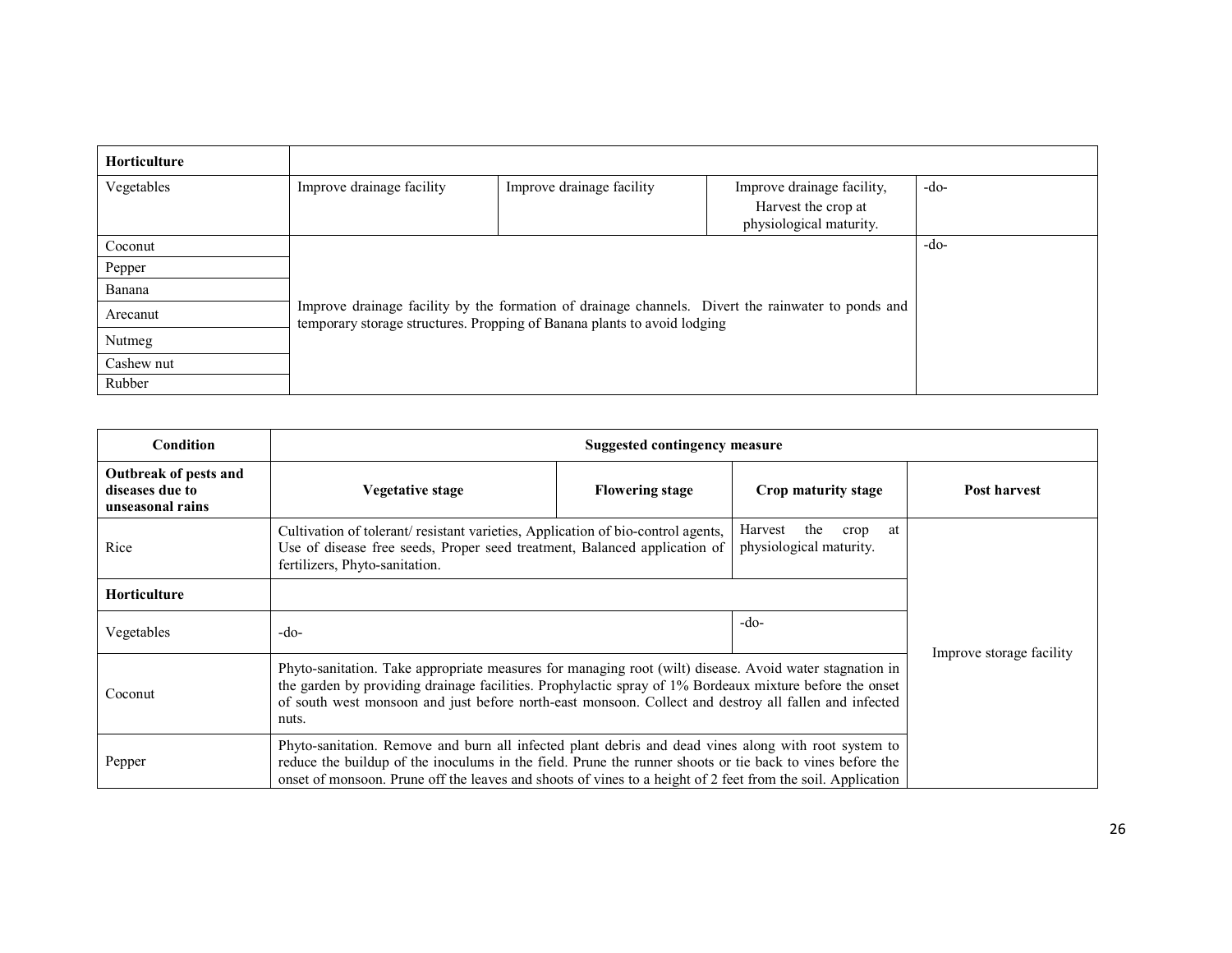|          | of bio-control agents.                                                                                                                                                                                                                                                                                                 |
|----------|------------------------------------------------------------------------------------------------------------------------------------------------------------------------------------------------------------------------------------------------------------------------------------------------------------------------|
| Banana   | Phyto-sanitation. Remove and destroy severely infected and completely dried leaves, Use disease free<br>healthy planting material. Avoid any sort of root injury through intercultural operations or by nematode<br>infestation, Provide better drainage.                                                              |
| Arecanut | Phyto-sanitation. Avoid water stagnation in the garden by providing drainage facilities. Prophylactic<br>spray of 1% Bordeaux mixture with stickers once before the onset of south west monsoon followed by<br>second and third applications at 40-45 days interval. Collect and destroy all fallen and infected nuts. |

### 2.3 Floods

# 2.3 Floods

| <b>Condition</b>                               |                                                                                      |                         | <b>Suggested contingency measures</b> |                                                                                                                                 |  |  |
|------------------------------------------------|--------------------------------------------------------------------------------------|-------------------------|---------------------------------------|---------------------------------------------------------------------------------------------------------------------------------|--|--|
| Transient water logging/ partial<br>inundation | Seedling / nursery stage                                                             | <b>Vegetative stage</b> | Reproductive<br>stage                 | At harvest                                                                                                                      |  |  |
| Rice                                           | Improve drainage facility, scientific and proper land utilization, Crop<br>insurance |                         |                                       | Harvest the crop at physiological maturity,<br>Cultivation of varieties having seed dormancy                                    |  |  |
| Tapioca                                        | Improve drainage                                                                     |                         |                                       | Harvest the tubers immediately without waiting for<br>water logging to recede                                                   |  |  |
| Horticulture & Plantation crops                |                                                                                      |                         |                                       |                                                                                                                                 |  |  |
| Coconut                                        |                                                                                      |                         |                                       |                                                                                                                                 |  |  |
| Arecanut                                       |                                                                                      |                         |                                       |                                                                                                                                 |  |  |
| Rubber                                         |                                                                                      |                         |                                       |                                                                                                                                 |  |  |
| Banana                                         |                                                                                      |                         |                                       |                                                                                                                                 |  |  |
| Cashewnut                                      |                                                                                      |                         |                                       | Timely cleaning, de-silting and deepening of natural water reservoirs and drainage channels, Construction and protection of all |  |  |
| Pepper                                         | the flood protection embankments, ring bunds and other bunds.                        |                         |                                       |                                                                                                                                 |  |  |
| Nutmeg                                         |                                                                                      |                         |                                       |                                                                                                                                 |  |  |
| Ginger                                         |                                                                                      |                         |                                       |                                                                                                                                 |  |  |
| Turmeric                                       |                                                                                      |                         |                                       |                                                                                                                                 |  |  |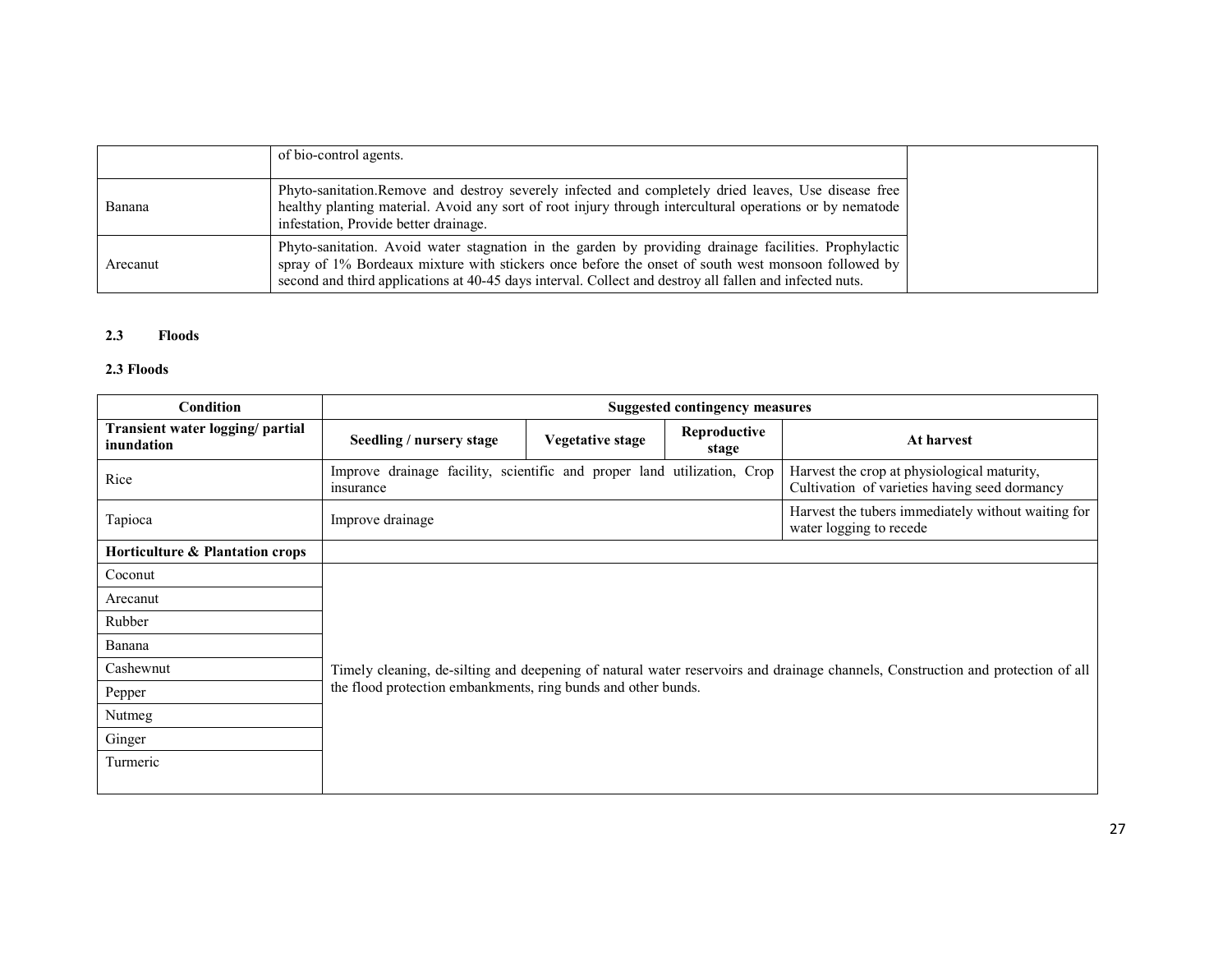| Continuous submergence<br>for more than 2 days | Seedling / nursery stage                                                                                                         | Vegetative stage                                                                                                                | Reproductive stage | At harvest |  |  |  |
|------------------------------------------------|----------------------------------------------------------------------------------------------------------------------------------|---------------------------------------------------------------------------------------------------------------------------------|--------------------|------------|--|--|--|
| Rice                                           | through embankments                                                                                                              | Cultivation of flood tolerant varieties, Crop insurance, Improve drainage facility, Avoid overflow from streams and rivers      |                    |            |  |  |  |
| Tapioca                                        | Harvest the tubers immediately<br>without waiting for floods to<br>Plant setts only on raided mounds, Improve drainage<br>recede |                                                                                                                                 |                    |            |  |  |  |
| <b>Horticulture</b>                            |                                                                                                                                  |                                                                                                                                 |                    |            |  |  |  |
| Coconut                                        |                                                                                                                                  |                                                                                                                                 |                    |            |  |  |  |
| Arecanut                                       |                                                                                                                                  |                                                                                                                                 |                    |            |  |  |  |
| Rubber                                         |                                                                                                                                  |                                                                                                                                 |                    |            |  |  |  |
| Banana                                         |                                                                                                                                  | Timely cleaning, de-silting and deepening of natural water reservoirs and drainage channels, Construction and protection of all |                    |            |  |  |  |
| Cashewnut                                      |                                                                                                                                  | the flood protection embankments, ring bunds and other bunds. Check dams can be constructed which can be used as temporarily    |                    |            |  |  |  |
| Pepper                                         |                                                                                                                                  | storing space which reduces the chances of lower plains getting flooded.                                                        |                    |            |  |  |  |
| Nutmeg                                         |                                                                                                                                  |                                                                                                                                 |                    |            |  |  |  |
| Ginger                                         |                                                                                                                                  |                                                                                                                                 |                    |            |  |  |  |
| Turmeric                                       |                                                                                                                                  |                                                                                                                                 |                    |            |  |  |  |

# 2.4 Extreme events: Heat wave / Cold wave/Frost/ Hailstorm /Cyclone:

| Condition | <b>Suggested Contingency measures</b> |
|-----------|---------------------------------------|
| Heat wave | NA                                    |
| Cold wave | NA                                    |
| Frost     | NA                                    |
| Hailstorm | NA                                    |
| Cyclone   | NA                                    |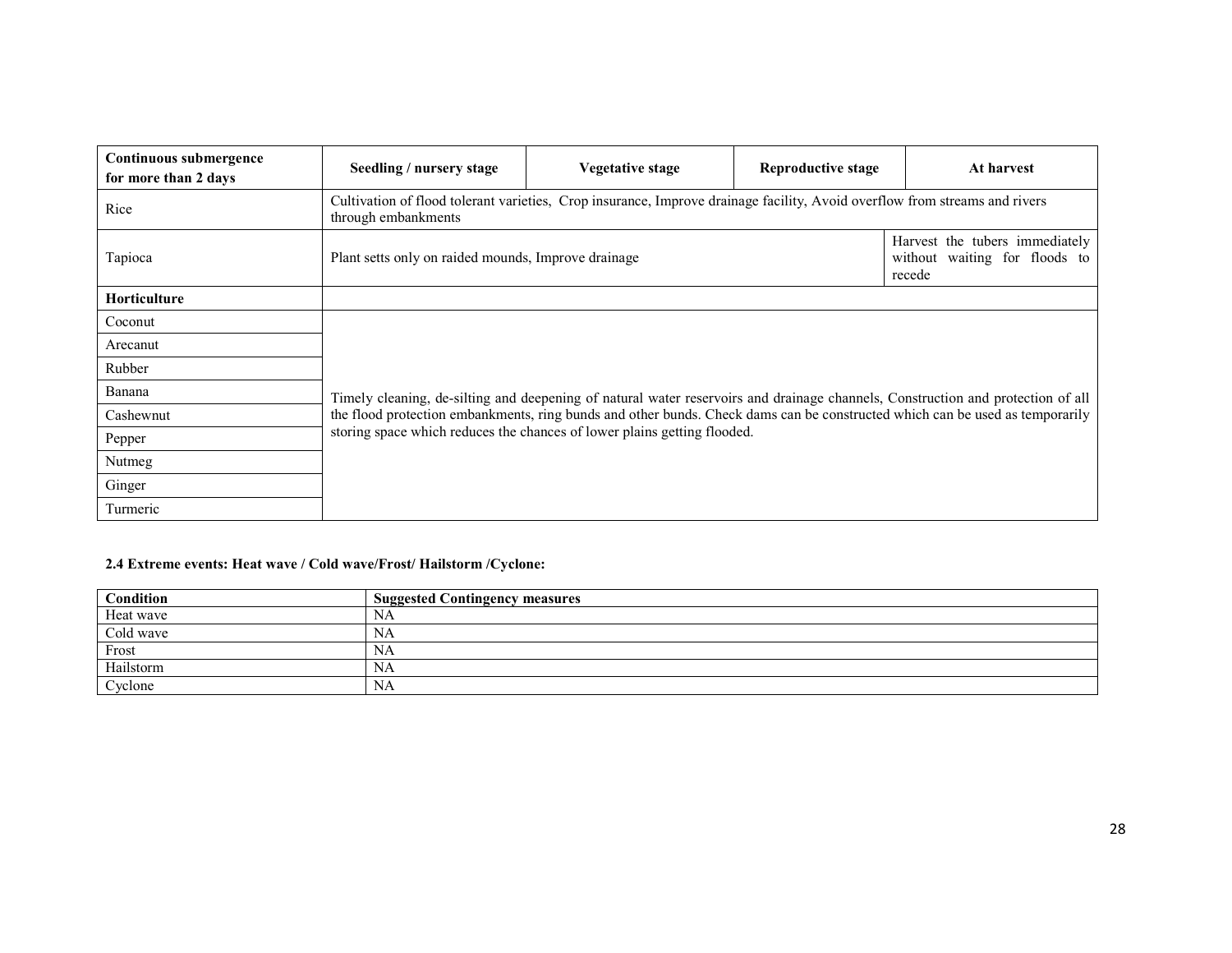#### 2.5Contingent strategies for Livestock, Poultry & Fisheries

|                                   |                                                                                | Convergence/linkages with                                                       |                                                    |                                         |
|-----------------------------------|--------------------------------------------------------------------------------|---------------------------------------------------------------------------------|----------------------------------------------------|-----------------------------------------|
|                                   | <b>Before the event</b>                                                        | During the event                                                                | After the event                                    | ongoing programs, if any                |
| <b>Drought</b>                    |                                                                                |                                                                                 |                                                    |                                         |
| Shortage of feed<br>ingredients   | Storing of feed and ingredients                                                | Provide kitchen waste and feed<br>additives vitamin mineral<br>mixtures         | Cultivation of maize and other<br>feed ingredients |                                         |
| Drinking water                    | Storage of clean drinking water                                                | Provide cold clean water                                                        | Digging of bore wells for<br>drinking water        |                                         |
| Health and disease<br>management  | Vaccination of birds                                                           | Medicated water and<br>Balanced feed should be given                            | Provide clean coops for shelter                    |                                         |
| <b>Floods</b>                     |                                                                                |                                                                                 |                                                    |                                         |
| Shortage of feed<br>ingredients   | Storing of feed and ingredients                                                | Provide balanced feed                                                           | Cultivation of maize and fodder                    | Can be linked with ATMA,<br>NREGS, RKVY |
| Drinking water                    | Storage of clean drinking water                                                | Provide clean water                                                             | Construction of tanks and wells                    |                                         |
| Health and disease<br>management  | Vaccination of birds                                                           | Provide medicated water and<br>feed additives                                   | Provide clean coops for shelter                    |                                         |
| Cyclone                           |                                                                                |                                                                                 |                                                    |                                         |
| Shortage of feed<br>ingredients   | Storing of feed and ingredients                                                | Provide feed and clean water                                                    | Cultivation of maize and other<br>fodder           |                                         |
| Drinking water                    | Storage of water                                                               | Provide clean feed and water                                                    | Construction of wells                              |                                         |
| Health and disease<br>management  | Vaccination of birds                                                           | Medicated water and feed<br>additives                                           | Provide clean shelter                              |                                         |
| <b>Heat wave</b>                  |                                                                                |                                                                                 |                                                    |                                         |
| Shelter/environment<br>management | Planting of trees around shed.<br>Exhaust fan should be fitted on<br>the hoof. | Put gunny bags dipped water in<br>the direction of wind.                        | Provide proper ventilation                         | Can be linked with ATMA,<br>NREGS, RKVY |
| Health and disease<br>management  | Vaccination of birds. Provide<br>water and feed                                | Close the door and ventilation<br>when cold wind comes, during<br>day and night | Provide clean coops and<br>balanced feed           |                                         |